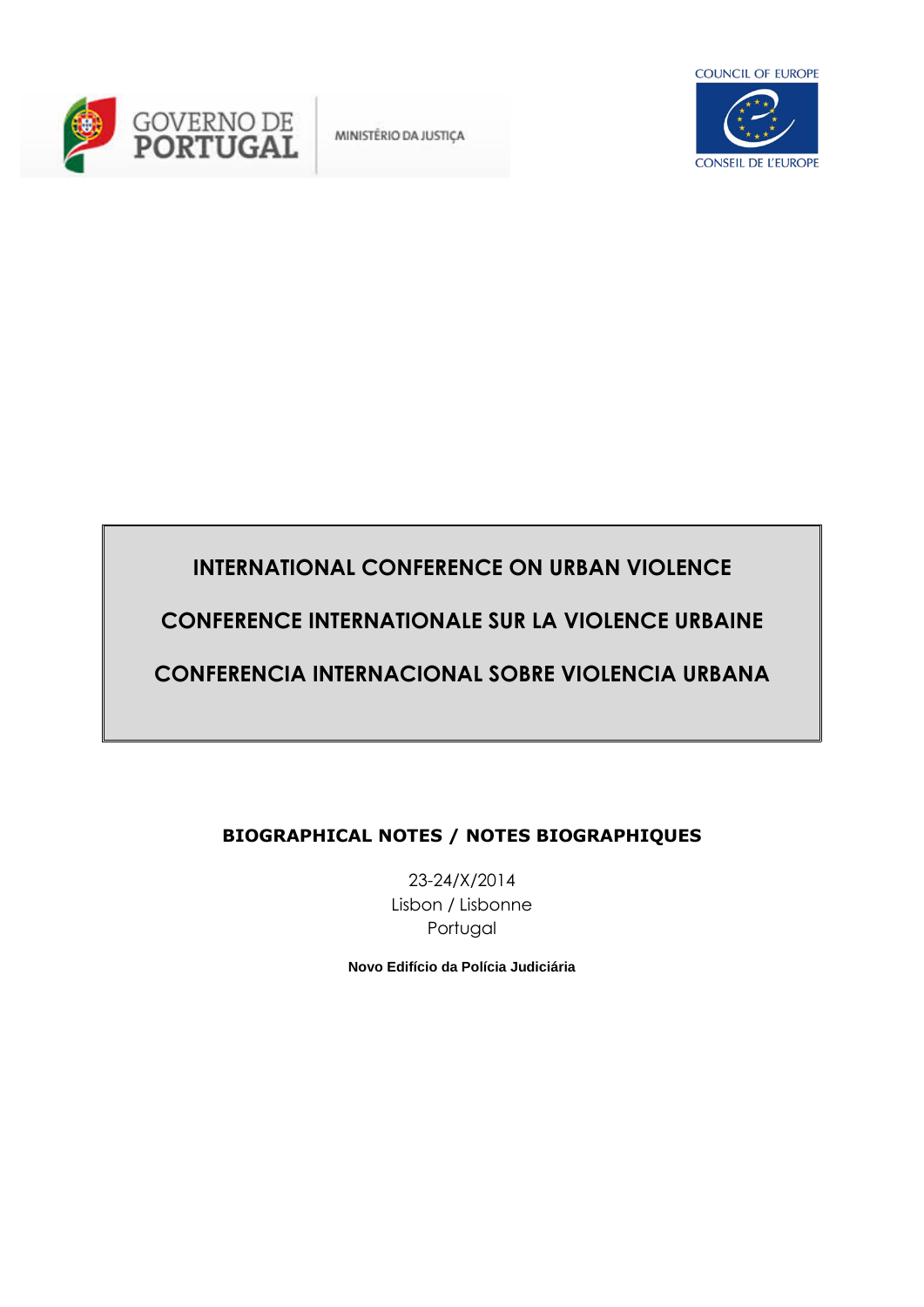### **Opening session**

# **Carlo Chiaromonte**



Carlo Chiaromonte was born in Italy, where he graduated in Law, International Law and International Relations. He joined the Council of Europe in 1992 as a Lawyer with the European Commission of Human Rights. He is the Head of the Criminal Law Division and the Terrorism Division, Council of Europe.

He has been responsible for the process of drafting of the most recent Council of Europe Conventions in criminal law: on Protection of Children against Sexual Exploitation (Lanzarote Convention); on Counterfeiting of Medical Products (Medicrime Convention), on Violence against Women; and the Convention against Trafficking in Human Organs.

He is currently Secretary to the Council of Europe steering committees responsible for criminal matters (CDPC) and fight against terrorism (CODEXTER).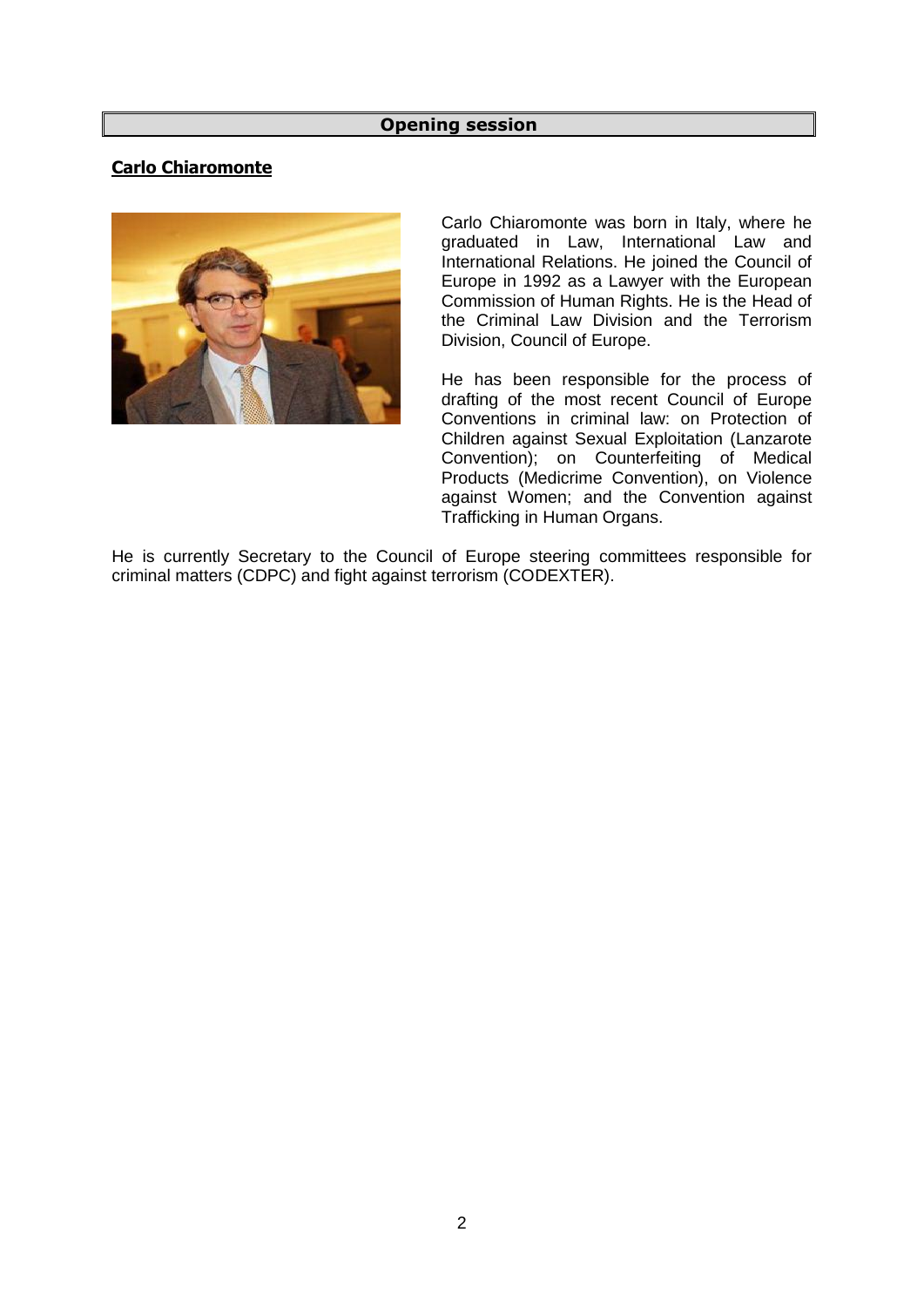### **Session I Dialogue and co-operation to prevent urban violence**

# **Jesper Hjortenberg**



Jesper Hjortenberg is chairman of the European Committee on Crime Problems (CDPC) since the plenary meeting held in December 2013. He has been Danish member of the CDPC for more than ten years. He has on two occasions been a member of the CDPC Bureau and was from 2011 to 2013 Vice Chair of the CDPC.

Jesper Hjortenberg has been a prosecutor since 1988 and has worked at the Office of the Danish Director of Public Prosecutions from 1994 to 2010. From 2002 to 2007, he was Head of the International Division of the DPP's Office, and since 2007 served as Deputy Director with responsibility for casework and international matters. He prosecuted a large number of cases before the Danish Supreme Court from 1996 to 2010.

Jesper Hjortenberg was appointed National Member for Denmark at Eurojust on 1 September 2010.

Mr Hjortenberg participated in negotiations for the EU 2000 Convention on mutual legal assistance and the 2002 Eurojust Decision as part of the Danish delegation at the meetings in Brussels and has also over the years participated in the process of negotiating and finalizing several Council of Europe Recommendations and Conventions.

Jesper Hjortenberg is the author and co-author on a number of articles and books on inter alia Criminal Law, International Criminal Law and Human Rights and was a part time lecturer at Copenhagen University for many years.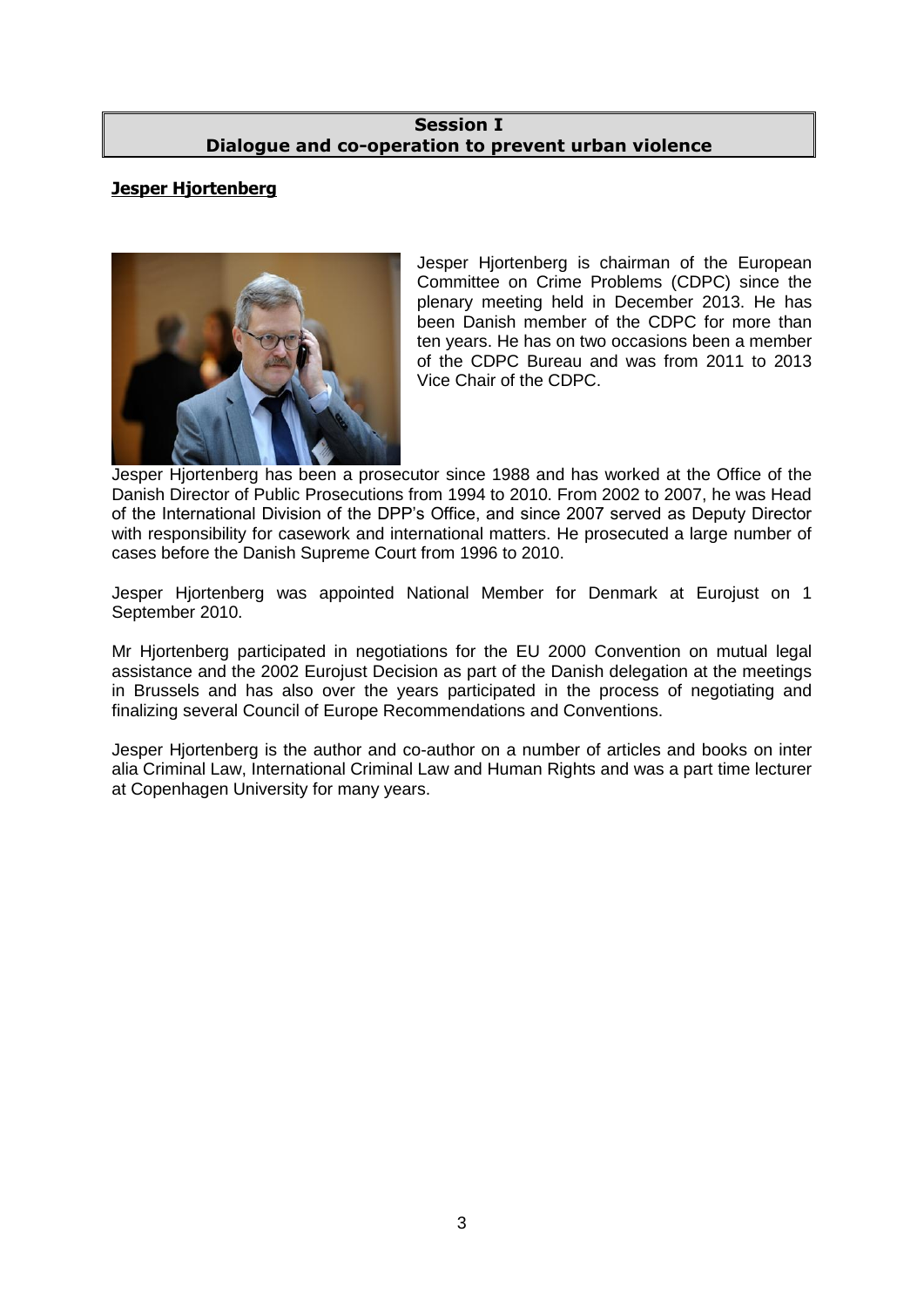### **Sébastian Roché**

Sebastian Roché, Research Professor, director of the "Security and cohesion" department, CNRS (National Center for Scientific Research) and Institute of Political Science (Science Po, University of Grenoble), professor at the National Academy of the National Police (ENSP, Lyon).

**\* \* \* \***

Phenomenons of « urban violence » are in fact including a series of highly varied social group phenomenon that involve violence in public places. No shared terminology exists in Europe and even less a common definition of group violence. Being able to prevent a phenomenon entails being able to define it or at least draw its borders. Based on contrasted examples, the presentation is geared towards proposing to establish a classification of street violence by various groups. This classification should help to shape the role in the police in finding a balance between the protection of fundamental rights and freedom and detection of trouble makers. In addition, an overview of the evidence regarding the contribution of social networks to rioting will be presented based on studies mainly undertaken during London upheavals. Traditional media, government and police forces tend to overestimate the role of social networks social scientists usually say. They challenge the view that social networks are a major cause of group violence.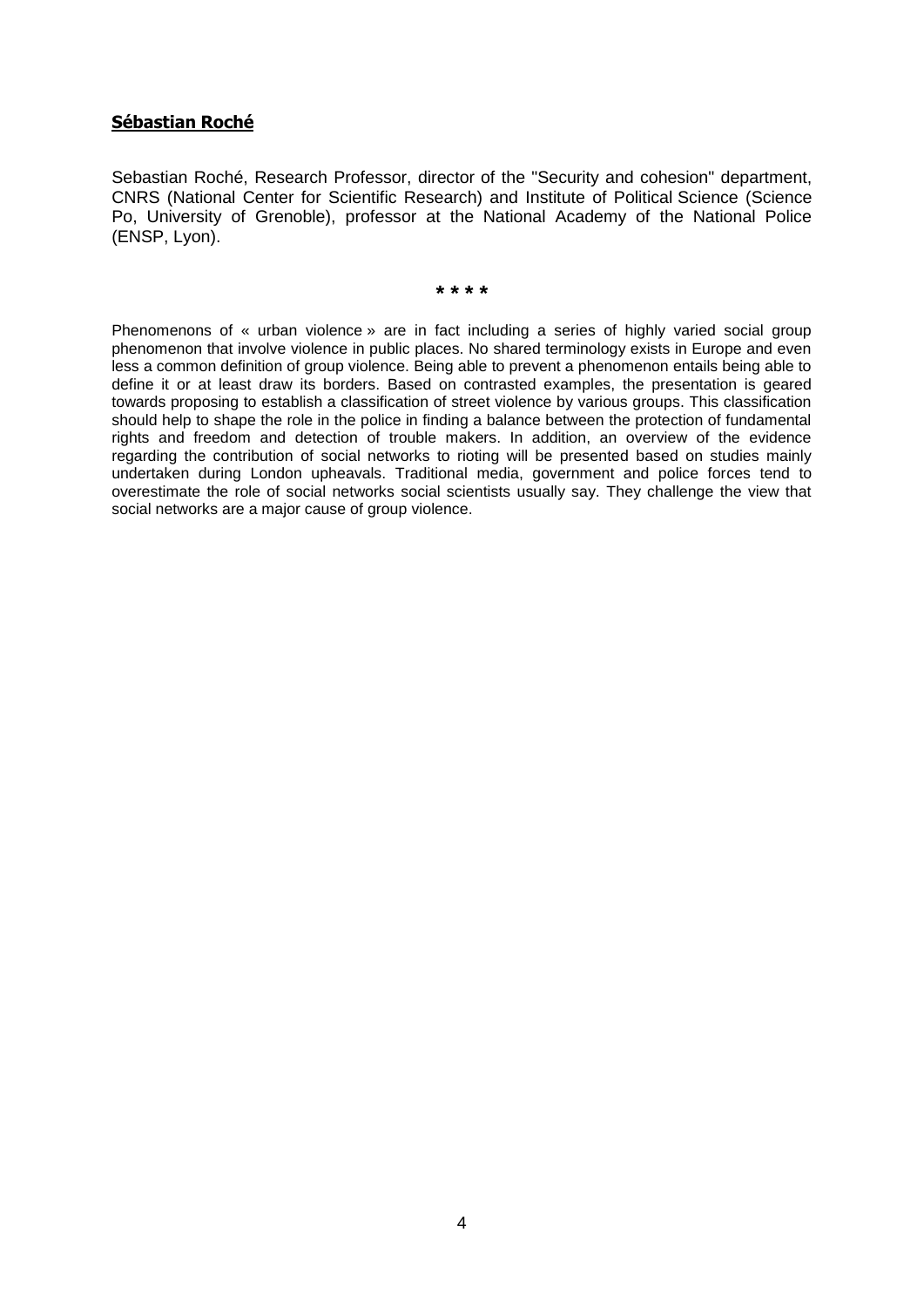# **Artur Oliveira**

Judge since 1984

Judge of the Court of Appeal of Oporto judicial district, in criminal division, since 2006.

Adjunct National Director in the Directorate of the Judicial Police of Oporto, between 2002 and 2004

Coach of the legal database IGFEJ, since September 2010

Teaching in the 2nd cycle of studies leading to the Degree of Master of Laws from the University Lusíada (Oporto), Seminar "Critical Analysis of Criminal Law and Jurisprudence", sinde September 2011.

**\* \* \* \***

Violência Urbana – uma Resposta Local que, além da prevenção social, adote medidas de prevenção situacional através da gradual penetração dos "bairros problemáticos" por *agências municipais* e serviços inclusivos das gerações mais novas, e pelo um incremento da presença e da atividade da polícia municipal.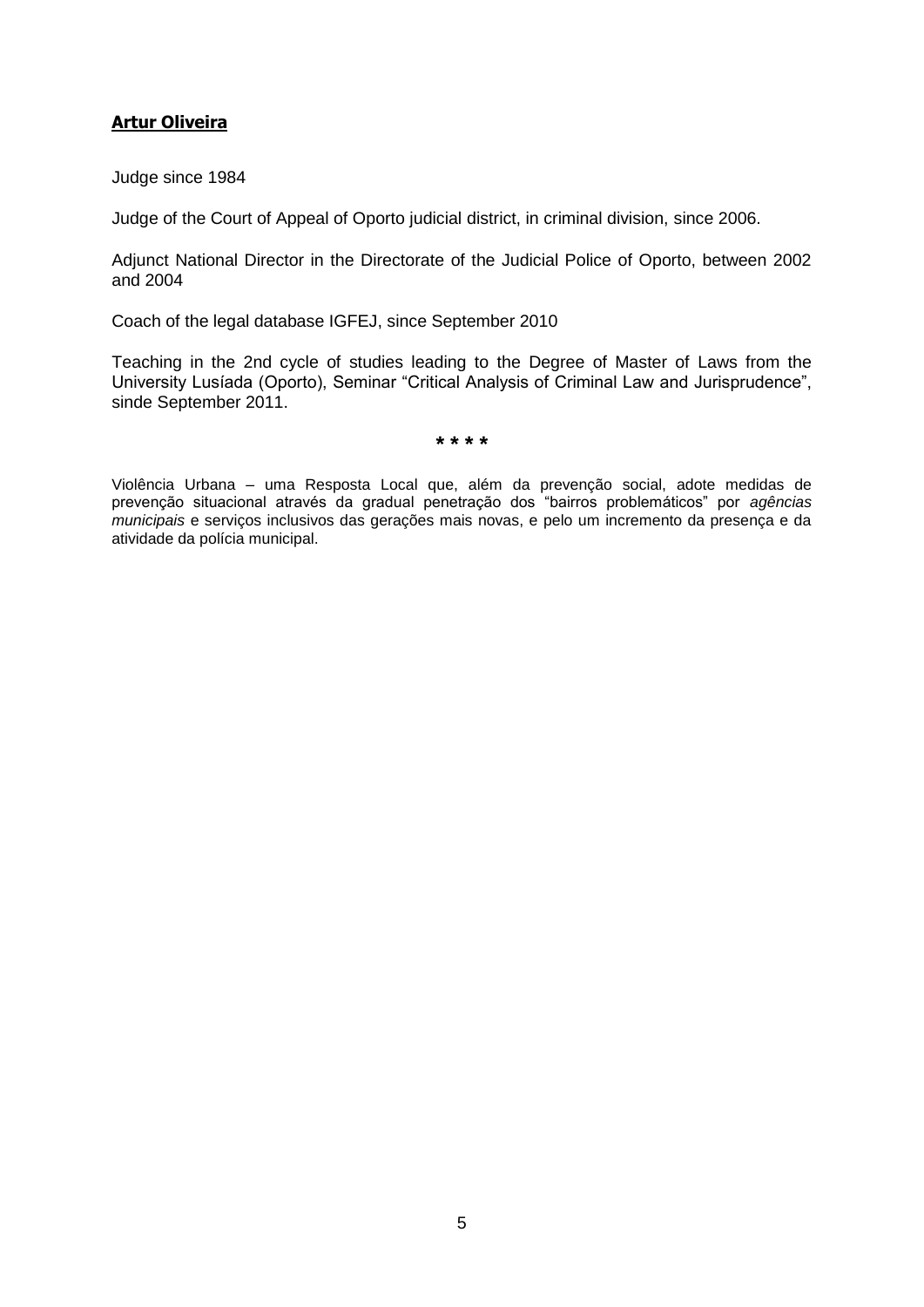### **Bertrand Chamoulaud**



Titulaire d'un Master en « droit public » et d'un Master de « droit et politique de la sécurité », chef d'un service de police depuis 2002, les différents postes occupés lui ont permis de croiser différentes expériences en matière de sécurité. Plusieurs postes de chef de circonscriptions de villes situées en région parisienne, notamment à l'occasion de périodes tendues et violentes dans les quartiers (en 2005) et de mouvements violents de lycéens et d'étudiants (en 2006) l'ont impliqué dans le traitement de ce type de phénomène. Ces fonctions à la croisée du traitement judiciaire et du rétablissement de l'ordre public ont également permis de mettre en œuvre des partenariats efficaces avec les autorités politiques et administratives locales, mais aussi avec des acteurs privés (bailleurs, chefs d'établissements scolaires, transporteurs...)

Par la suite, l'évolution dans la carrière lui a offert l'opportunité d'intégrer un service en charge du renseignement, notamment dans le domaine des dérives urbaines et du traitement de « l'économie souterraine » dans un département proche de Paris, le Val d'Oise, peuplé d'1,2 millions d'habitants, principalement dans des zones à forte densité urbaine. Durant 4 ans, il a pu observer et analyser les réactions dans les zones sensibles de ce territoire, où divers trafics (stupéfiants notamment) et des luttes entre bandes ont conduit à des violences à l'encontre des forces de l'ordre et/ou des représentants de l'autorité publique, mais aussi entre « bandes de jeunes » issues de quartiers en oppositions.

Depuis, 2014, il a intégré le Service Central du Renseignement Territorial au sein de la Direction Centrale de la Sécurité Publique à Paris, chargé sur l'ensemble du territoire national (à l'exception de Paris et des départements dits de « petite couronne » couverts par la préfecture de police) de rechercher, d'analyser des informations dans les domaines économiques, sociaux, religieux... mais aussi en matière de dérives urbaines et de traitement de l'économie souterraine. Sans compétence judiciaire, les renseignements ainsi établis sont destinés à informer les autorités administratives et politiques (ministre de l'intérieur, préfet, chefs territoriaux de police et de gendarmerie) d'événements à venir ou d'apporter une analyse sur des événements survenus. La rédaction de notes d'ambiance sur des quartiers sensibles permet d'éclairer les autorités en la matière. Mais le service (SCRT) a vocation également a recueillir des renseignements dits « opérationnels » afin d'identifier des individus ou des groupes susceptibles de porter atteinte à la sécurité publique.

Cette détection passe aujourd'hui par un suivi en milieu ouvert des informations accessibles sur internet (web 1.0) mais également sur les réseaux sociaux (web 2.0) de nouvelles méthodes d'investigation doivent s'appliquer en la matière.

**\* \* \* \***

La France est confrontée depuis de nombreuses années aux actes de violences urbaines, qualifiés de dérives urbaines, en lien avec l'économie souterraine. L'action des services de police (aussi bien en matière de renseignement que d'enquête et de poursuites judiciaires) évolue, en lien avec les autorités de Justice et les différents partenaires publics et privés de la cité. Depuis 2 ans, la mise en place de "Zones de sécurité prioritaires" sur certains territoires a permis d'accroitre l'efficacité de la réponse en matière de prévention et de répression sur ces secteurs sensibles.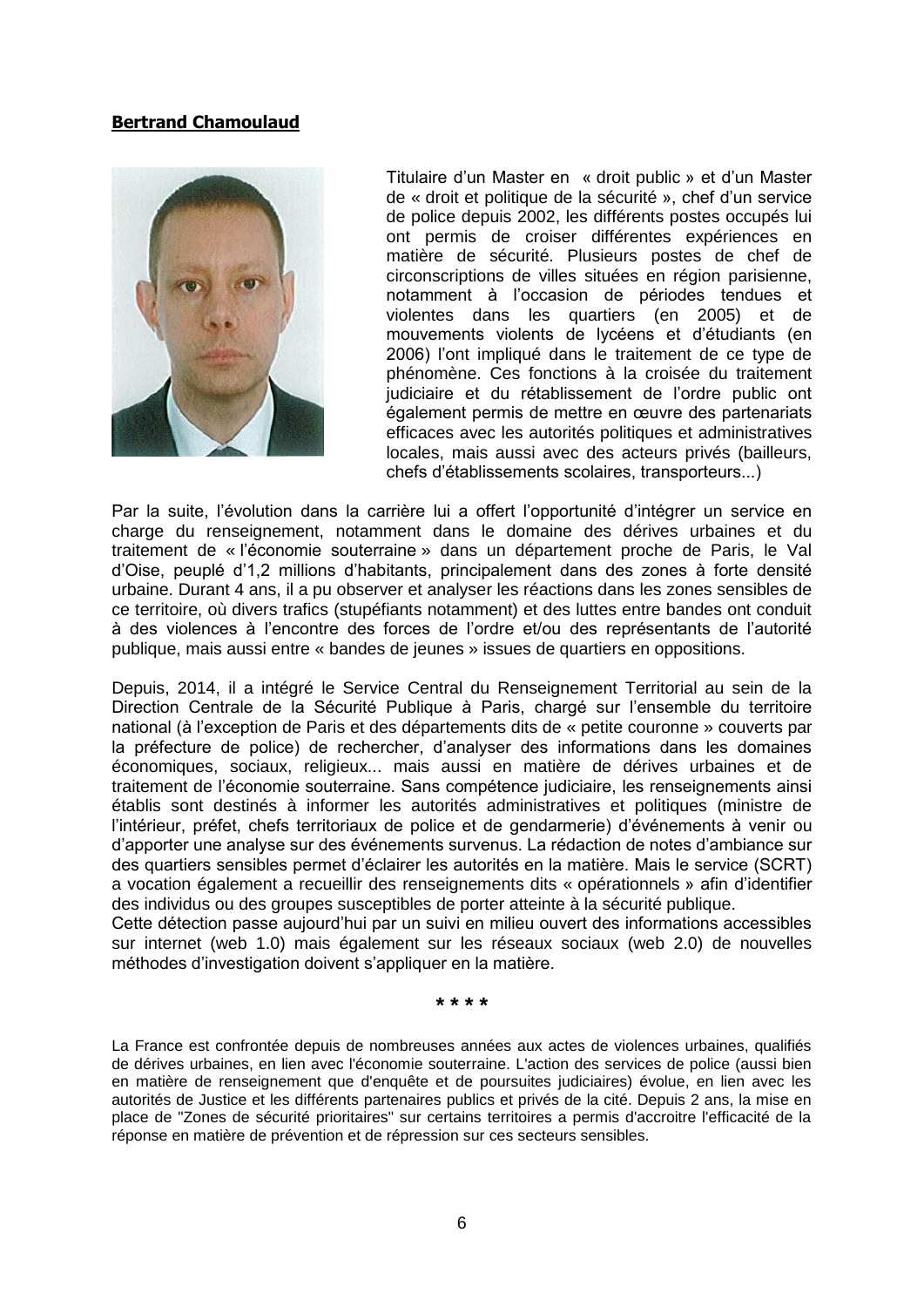# **Enrique Guarinos Martí**

The role of New International Technologies (NITC) in mass mobilization and urban violence: a tool for the instigator?

- Origin of new social movements and the reasons of the increase of the protests.
- New ways of protest and the difficulties that they bring.
- Adaptation and solutions to the urban violence. Changes on police intervention tactics and technologies.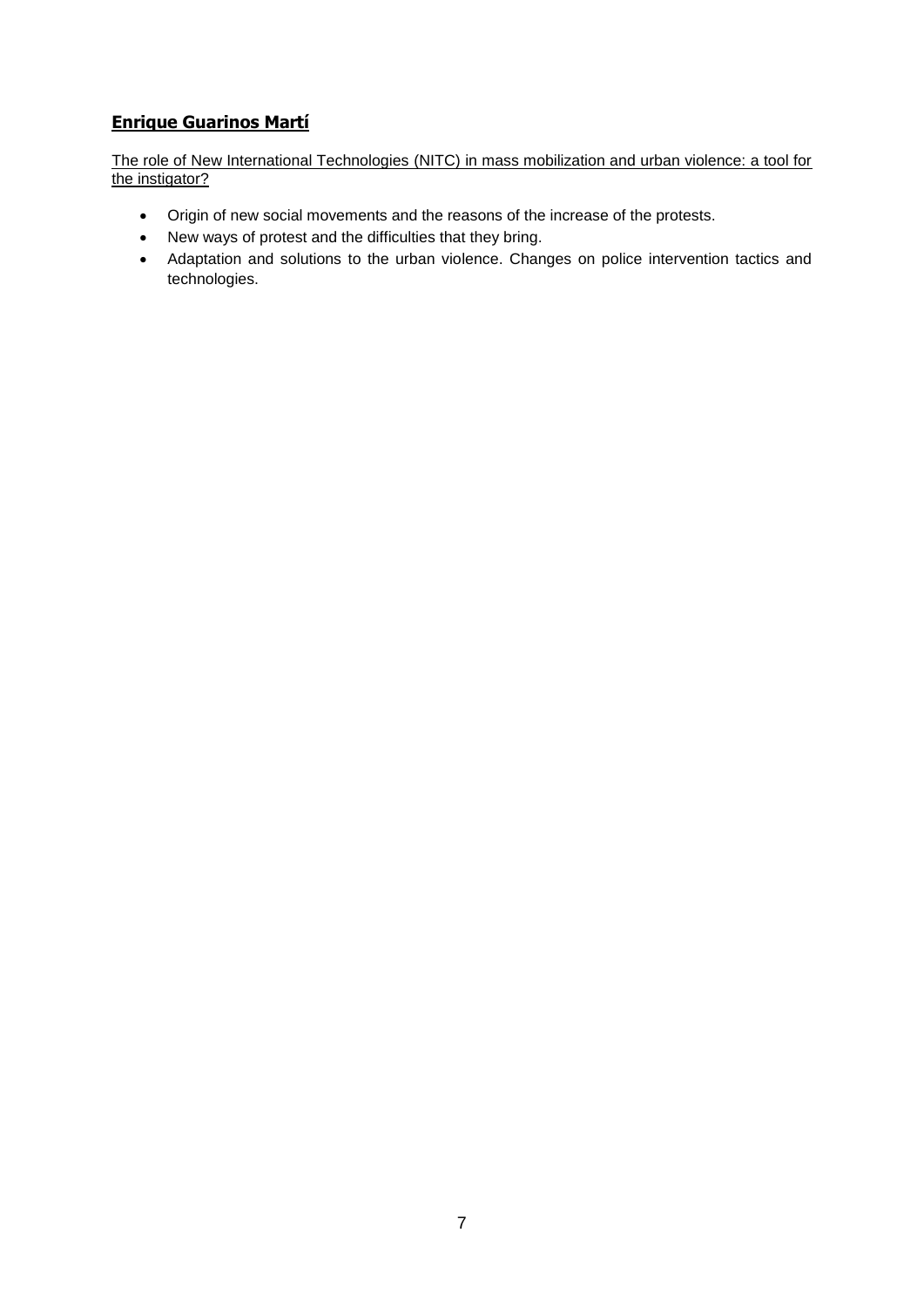### **Jan Hanrath**



Jan Hanrath is a political scientist and researcher at the Institute for Development and Peace (INEF) at the University Duisburg-Essen.

He studied political science, European law and intercultural communication in Duisburg and Accra. He is coordinator of a DAAD funded research and exchange project on the current changes in the Arab World ("Peaceful Change and Violent Conflict – The Transformation of the Middle East and Western-Muslim Relations") involving universities from Germany, Iran, Morocco and Pakistan.

Jan Hanrath is board member and co-founder of CARPO – Center for Applied Research in Partnership with the Orient (www.carpo-bonn.de). CARPO was founded in 2014 by Germany based academics trained in the fields of Near and Middle Eastern Studies, Political Science and Anthropology. The center's work is situated at the intersection of research, consultancy and exchange with a focus on accomplishing projects in close cooperation and partnership with stakeholders in the Orient.

Jan Hanrath's research fields include public diplomacy, peace and conflict studies, social movements and political mobilization, democracy and civil society promotion, and migration and integration. His regional research focus is on the Middle East and his PhD project deals with German public diplomacy in this region. He has published inter alia on intercultural dialogues, Middle Eastern politics, new social media and political mobilization, and migration and conflict.

**\* \* \* \***

#### **The role of New Information and Communication Technologies (NICT) in mass mobilization and urban violence: A tool for instigators?**

In the recent past, a number cities worldwide experienced (political) mass mobilizations which led in some cases to violence. Obviously NICT played a role in these incidents. While on the one hand they have a potentially democratising and emancipatory effect, these new media harbour a number of risks and potential for misuse. In the end they offer for peaceful protestors as well as for instigators of violence the same opportunities which can be identified on several levels.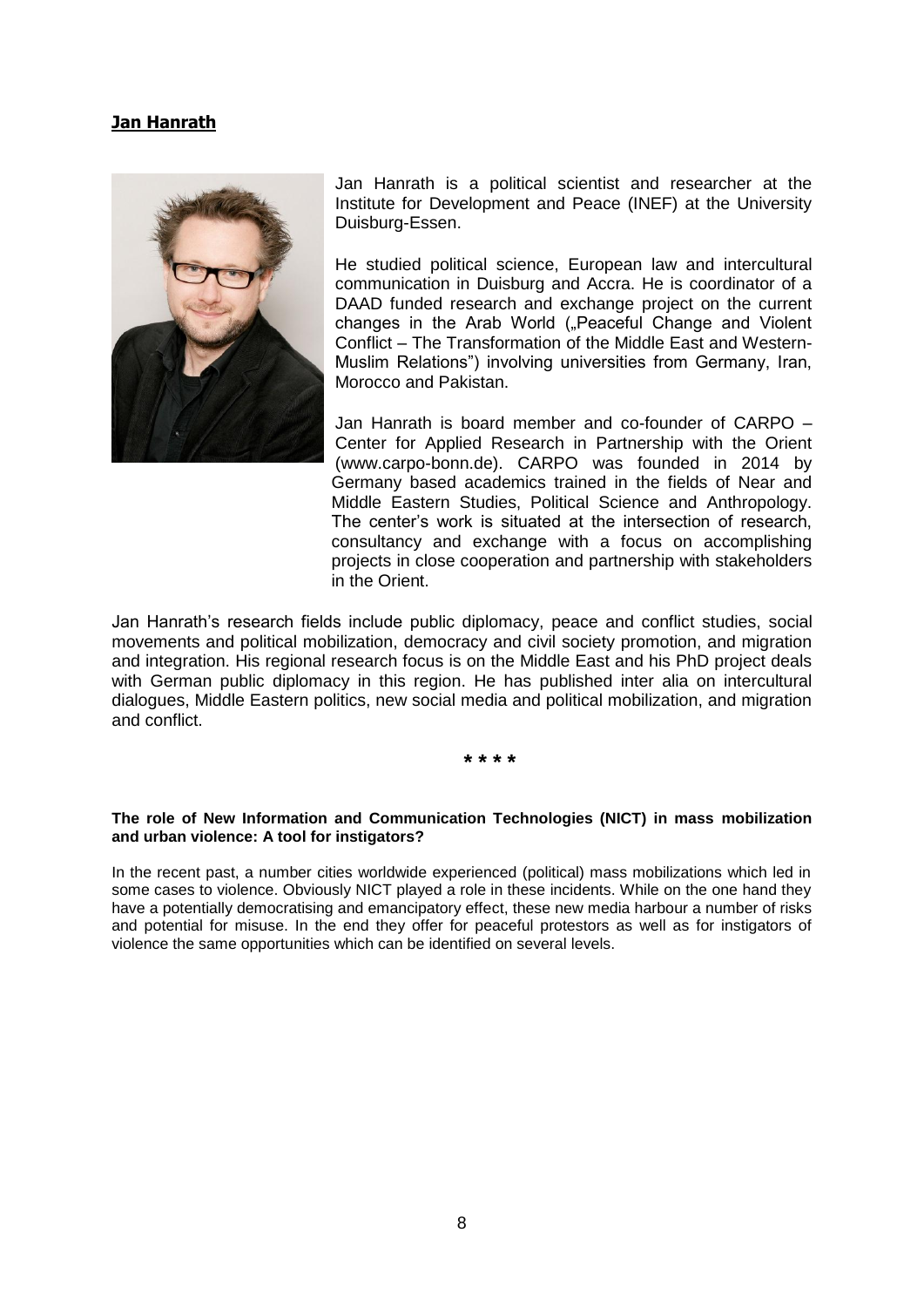### **Session II Case Session**

# **Oscar Alarcon-I-Jimenez**



Mr Alarcón Jiménez is legal advisor at the Council of Europe Criminal Law Division. His main fields of work are the MEDICRIME Convention, the action against trafficking in human organs as well as Organised Crime.

Spanish lawyer, graduated from the Pompeu Fabra University (Spain), Mr Alarcón holds both a post-graduate degree in European Union Law (LL.M) from the Carlos III University (Spain) and the Europa-Institut (Germany) where he specialised in International Economic Law and Media law. He is currently a PhD student.

Since joining the Council of Europe (CoE) in 2002, Mr Alarcón Jiménez has developed his professional experience in the CoE political bodies as well as in the intergovernmental sector, mainly the Directorate General of Human Rights and Rule of Law developing legal norms in the area of public and private law. He is currently the Co-Secretary of the European Committee of Crime Problems (CDPC).

Before joining the Criminal Law Division, Mr Alarcón Jiménez worked in the European Commission for the Efficiency of Justice (CEPEJ) in the protection and promotion of human rights through the implementation of various CoE-EU Joint Projects in Eastern Europe. During almost 2 years, Mr Alarcón Jiménez was based in Kyiv (Ukraine) as the Team Leader of a project aimed at assisting with the establishment of an independent, impartial, efficient and professional judiciary in Ukraine.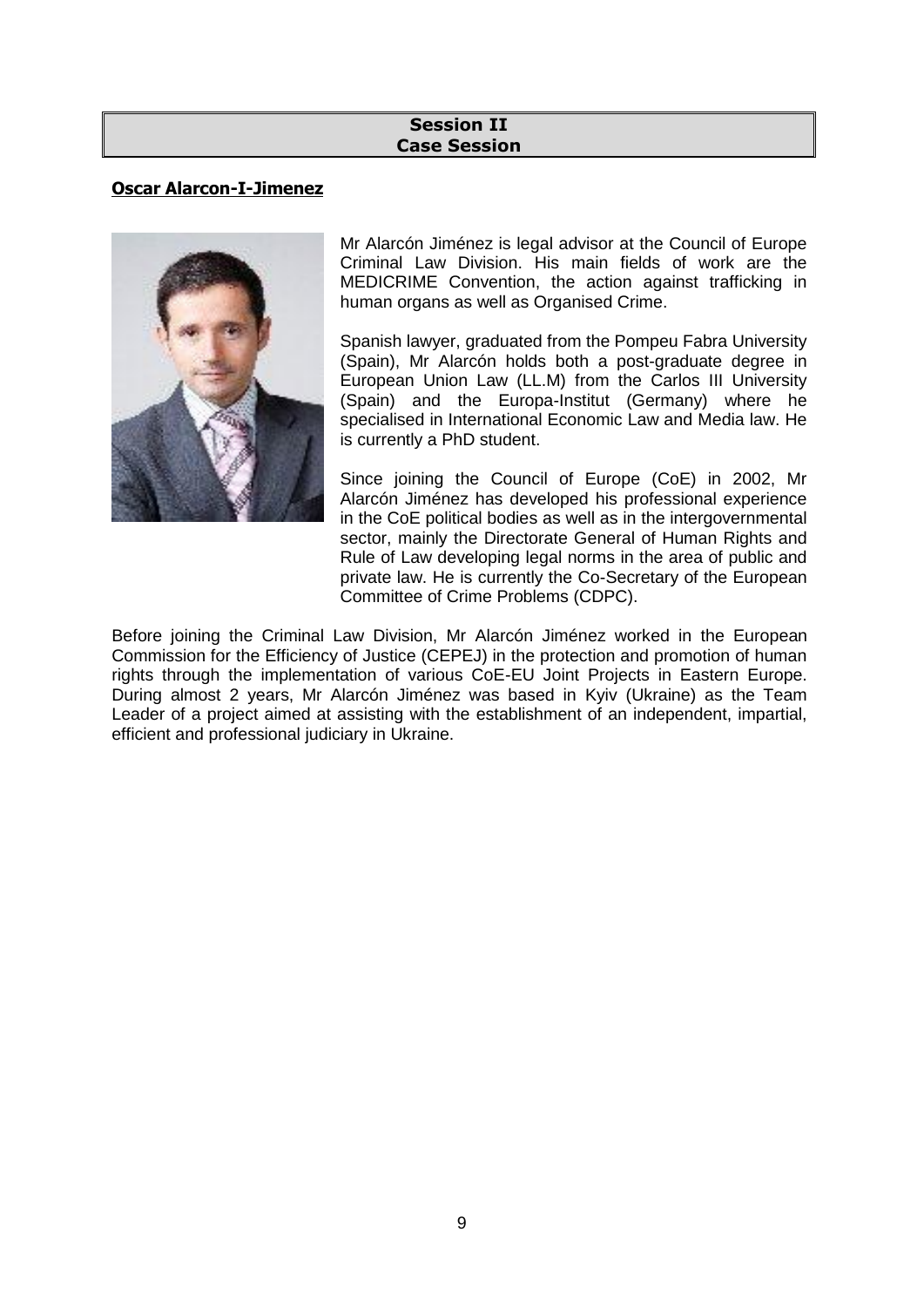### **Tim Newburn**



Tim Newburn is Professor of Criminology and Social Policy at the London School of Economics & Political Science, and is Official Historian of Criminal Justice. Prior to joining LSE, he was Director of the Public Policy Research Unit at Goldsmiths College from 1997, having previously worked at the Policy Studies Institute, the National Institute for Social Work, the Home Office and Leicester University. He is the author or editor of nearly 40 books, including: *Permission and Regulation: Law and Morals in Post-war Britain* (Routledge, 1991); *The Future of Policng* (with Morgan, Oxford University Press, 1997); *Private Security and Public Policing* (with Jones, Clarendon Press, 1998); *Policy Transfer and Criminal Justice* (with Jones, Open University Press, 2007); and, *Criminology* (2nd ed, Routledge, 2012).

Tim Newburn was President of the British Society of Criminology (2005-08) and Director of the Mannheim Centre for Criminology at the LSE (2003-08) and was elected to the Academy of Learned Societies in the Social Sciences in 2005. His current work is dominated by two projects. First, the research and writing (with Professors Paul Rock and David Downes) of the Official History of Criminal Justice, a study commissioned by government and announced in parliament by the Prime Minister. The study, based on government records and interviews with key participants, focuses on criminal justice and penal policy (from policing, through courts, sentencing and prisons) from the late 1950s to the late 1990s.

Second, together with Paul Lewis of the *Guardian* newspaper, Tim is writing a book based on their collaborative project, *Reading the Riots.* The study was a unique collaboration between a news organization and a university, established in the immediate aftermath of the 2011 English riots. Conducted at huge speed, and published entirely via the newspaper and film and television, the project was shortlisted for the *Times Higher Education's* 'Research Project of the Year' prize and won the 'Innovation of the Year' prize at the European Press Awards, both in 2012.

\* \* \* \*

Tim Newburn will speak about the English riots of 2011. His talk draws on the unique collaborative study, called Reading the Riots, that he ran jointly with the Guardian newspaper. He will briefly discuss the study and then will outline what Reading the Riots discovered both about the rioters themselves, and the policing of the disorder. He will conclude with a few reflections on places where riots didn't occur in 2011 and what lessons we might draw from such experiences.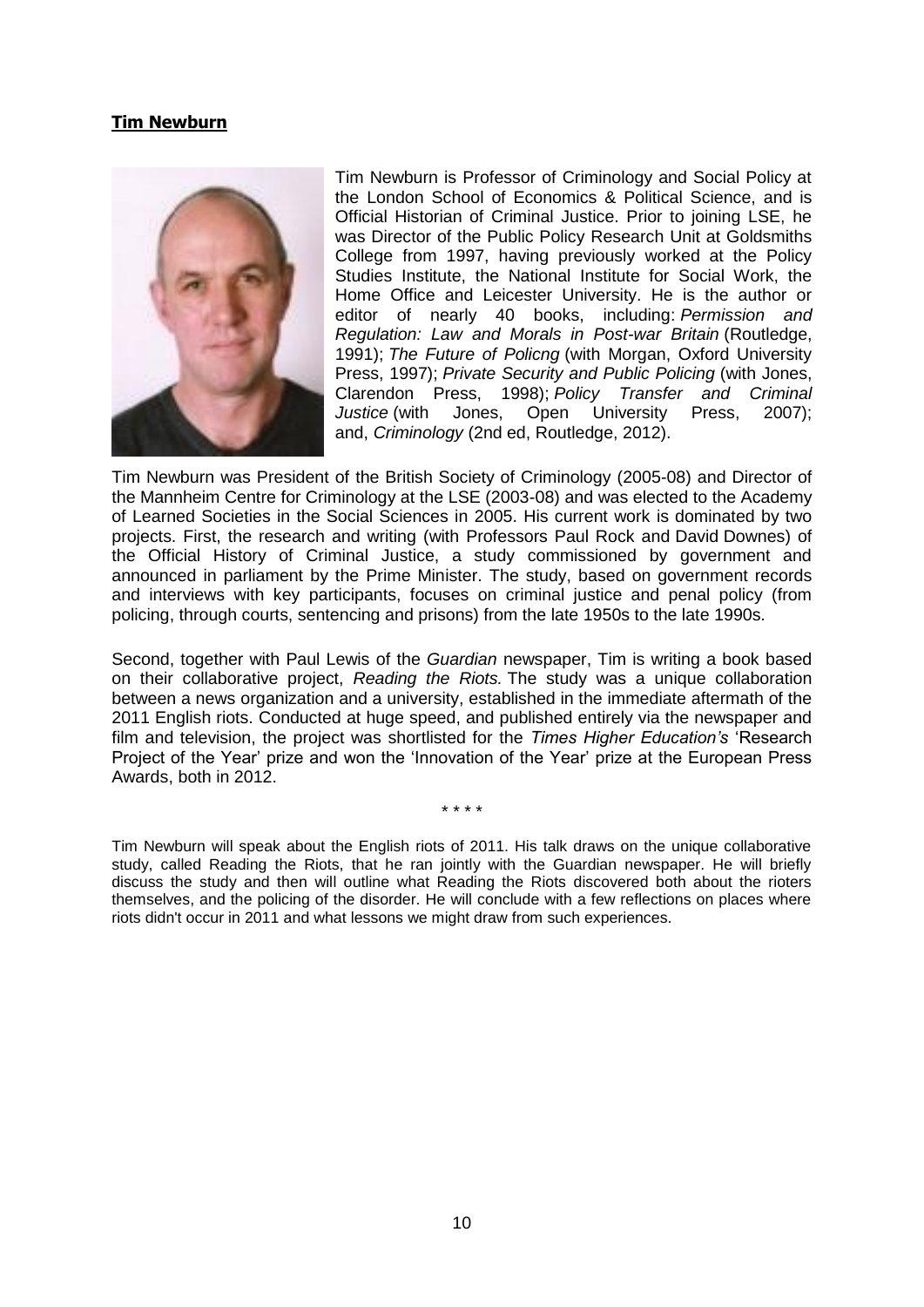### **Jerzy Sarnecki**

Jerzy Sarnecki is Professor in General Criminology at the Stockholm University and Professor in criminology at Gävle University. He is past President of the Scandinavian Research Council for Criminology and past Head of Department of Criminology. He is the author of numerous books and articles on delinquent networks, studies on juvenile delinquency and textbooks in criminology.

Sarnecki is director of the project "The Stockholm Life Course Project : Life Courses & Crime in the Swedish Welfare State Through Half a Century". He is serving as an expert on several scientific panels and committees in Sweden and internationally. Among others, he is a member of the Scientific Council for the Swedish National Council for Crime Prevention. Sarnecki is also co-chairman of jury for Stockholm Prize in Criminology.

**\* \* \* \***

#### **Youth riots in Husby 2013**

Youth riots have occurred from time to time in Sweden, both in historical and modern times. Last riots of that sort, has taken place in a suburb to Stockholm spring 2013. Husby, where riots have taken place, is a residential area built in the 1970s. Approximately 80% of the population is foreign-born or have emigrant parents. Crime in the area is high and living standards low. The riots were preceded by an event when the police killed a 69-year-old man who threatened others with a large knife. Many residents in the area, and also elsewhere, perceived these riots as a legitimate expression of protest against racism. Other political orientations perceived the riots as an expression of lawlessness, criminality and government's irresponsible immigration policy. The riots in Husby deepened an already existing political conflict regarding the Swedish emigration policy.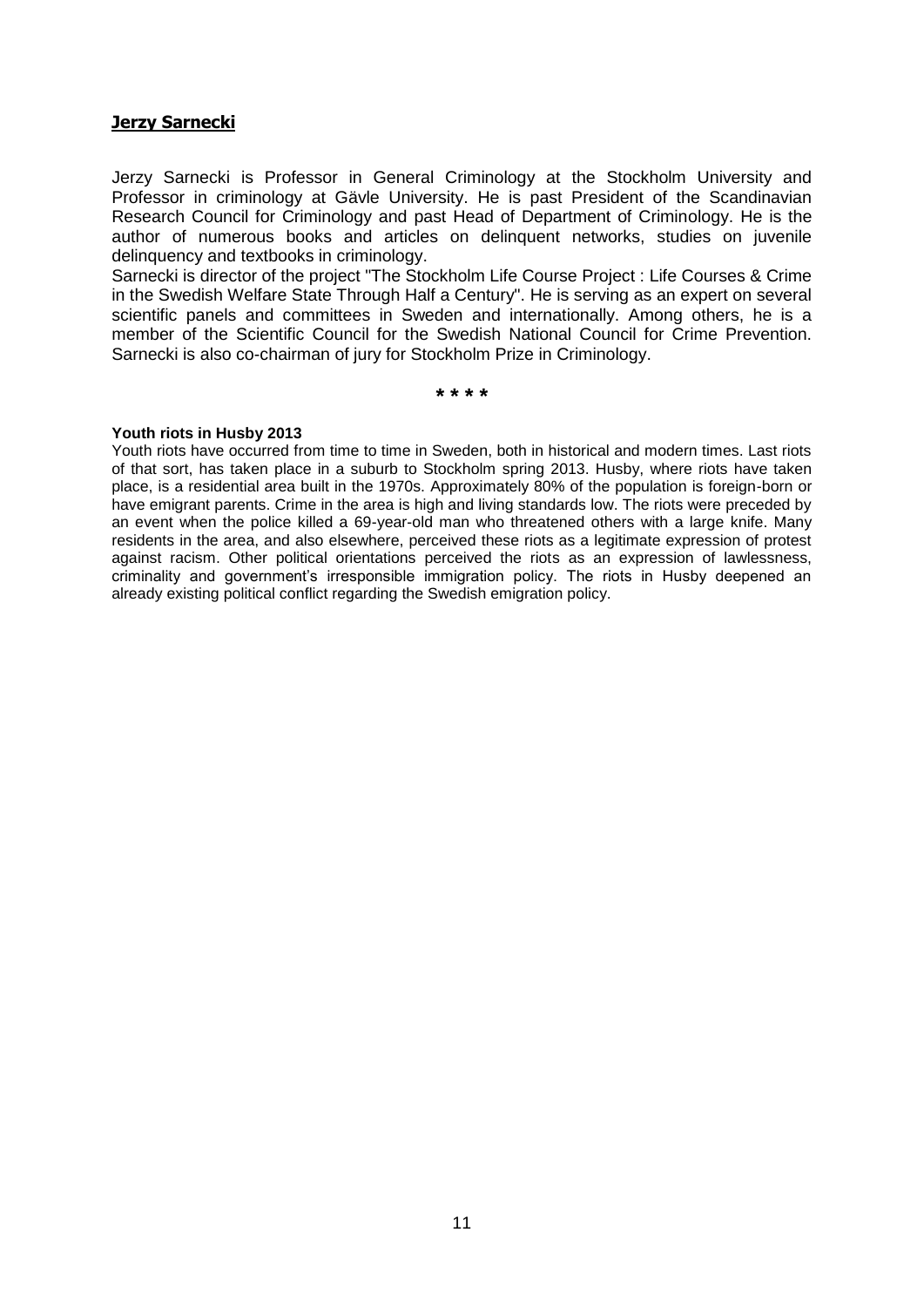### **Neil Jarman**



Neil Jarman is the director of the [Institute for Conflict](http://www.conflictresearch.org.uk/)  [Research,](http://www.conflictresearch.org.uk/) a not-for-profit, policy research centre based in Belfast, and a Research Fellow at the Institute for the Study of Conflict Transformation and Social Justice at Queens University Belfast. He has worked extensively on issues associated with the political transition in Northern Ireland, including work on responding to inter-communal violence; policing and police reform; responding to hate crimes; immigration and migration; as well as general human rights and equality issues. Much of his work is focused on the importance of dialogue and relationship building as part of the process of peacebuilding and on the role of community based groups in conflict transformation work.

He has also chaired the Panel on Freedom of Assembly at the Warsaw based [Office of](http://www.osce.org/odihr/43618)  [Democratic Institutions and Human Rights](http://www.osce.org/odihr/43618) (ODIHR), part of the Organisation for Security and Co-operation in Europe since 2005. The panel has produced two editions of the *Guidelines on Freedom of Peaceful Assembly*, prepares legal opinions of law relating to freedom of assembly and has trained human rights defenders in monitoring assemblies in eight countries in south eastern Europe and the countries of the former Soviet Union. He is currently involved in finalising work on a *Human Rights Training Guide to Policing Assemblies* for ODIHR.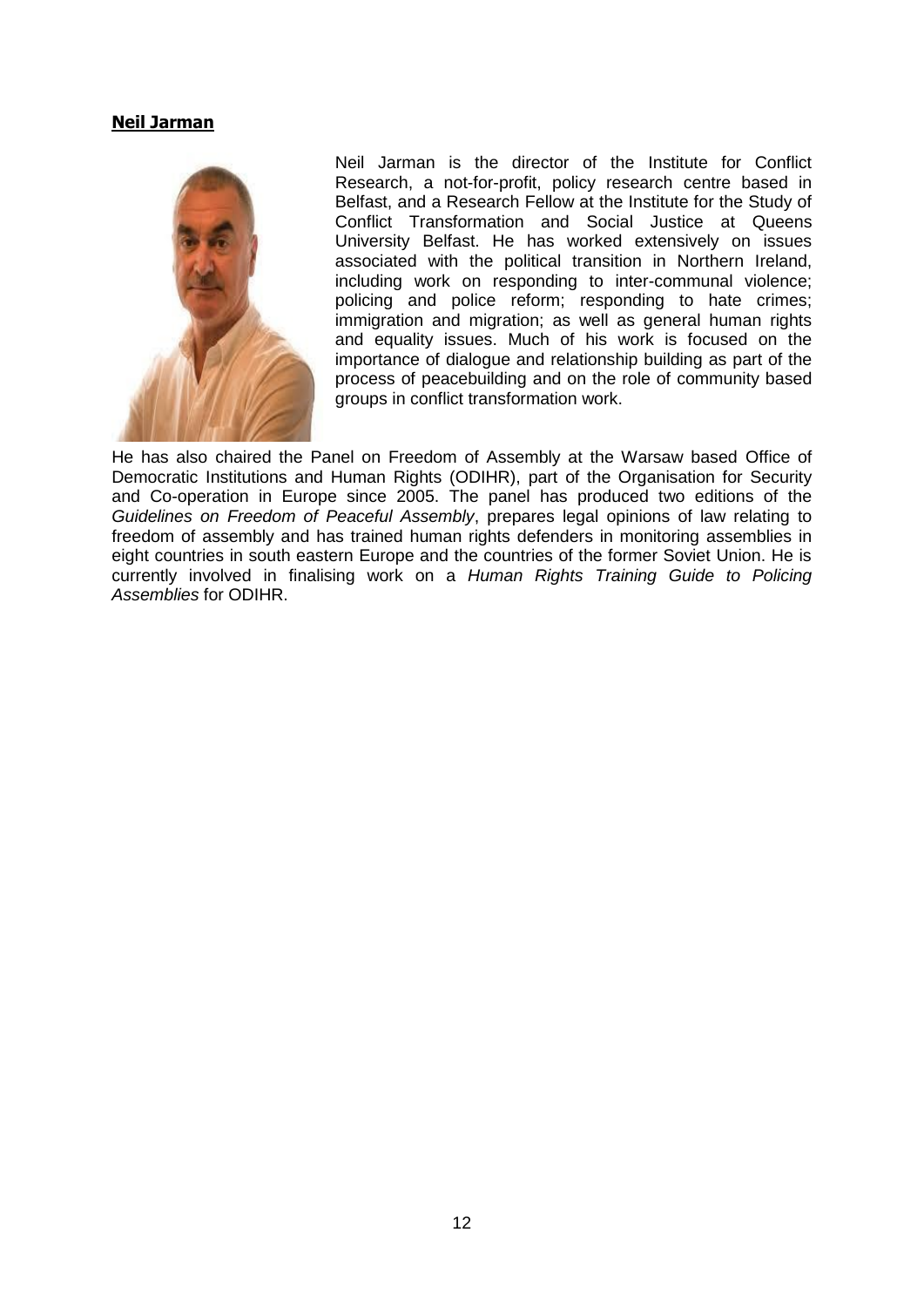### **Otto Adang**



Behavioural scientist interested in aggression, reconciliation and collective behaviour, specifically in the way in which individuals regulate conflicts and social tension. He has published numerous papers and books in English and Dutch with translations in Catalan, Spanish, German, Norse, Swedish and Russian) in the following fields: social psychology, investigative psychology, social simulation, criminal justice, criminology, police studies, human rights, sports studies, ethology, primatology.

He is Chair, Public order management, Police Academy of the Netherlands. Since 1998, he heads the research programme "Managing Dangerous Situations", which focuses on interactions between the police and the public in potentially violent or dangerous situations. He has done extensive observational research on public order policing in a number of countries and developed the innovative peer review evaluation method.

In the past, he has been a visiting professor at the Department of Psychology at the University of Liverpool and at the Swedish National Police Academy. Otto has been teaching at several seminars and courses organised by the European Police College (CEPOL) and the Association of European Police Colleges (AEPC).

He has done research across Europe and been consulting police forces in Argentina, Austria, Belgium, Cyprus, Denmark, the Netherlands, Germany, Northern Ireland, Portugal, South Africa, Spain, Sweden, Switzerland and the United Kingdom.

For more information see: [www.policestudies.net](http://www.policestudies.net/)

**\* \* \* \***

On September 21, 2012, thousands of youngsters descended on the small, affluent, town of Haren in the Netherlands after a Facebook invitation for a sweet sixteen party was highjacked and linked to the film *project X* released earlier that year. That a riot erupted in the affluent place of Haren was shocking, and events drew a lot of national and international media attention including from the BBC (*Facebook party invite sparks riot in Haren, Netherlands*) and CNN (*Facebook birthday invite leads to mayhem in Dutch town*). The big question was how and why events unfolded as they did, in a context that was seen as devoid of the usual potential causes for collective violence. The presentation will go into these questions and into the role that social media played in the mobilisation of youngsters.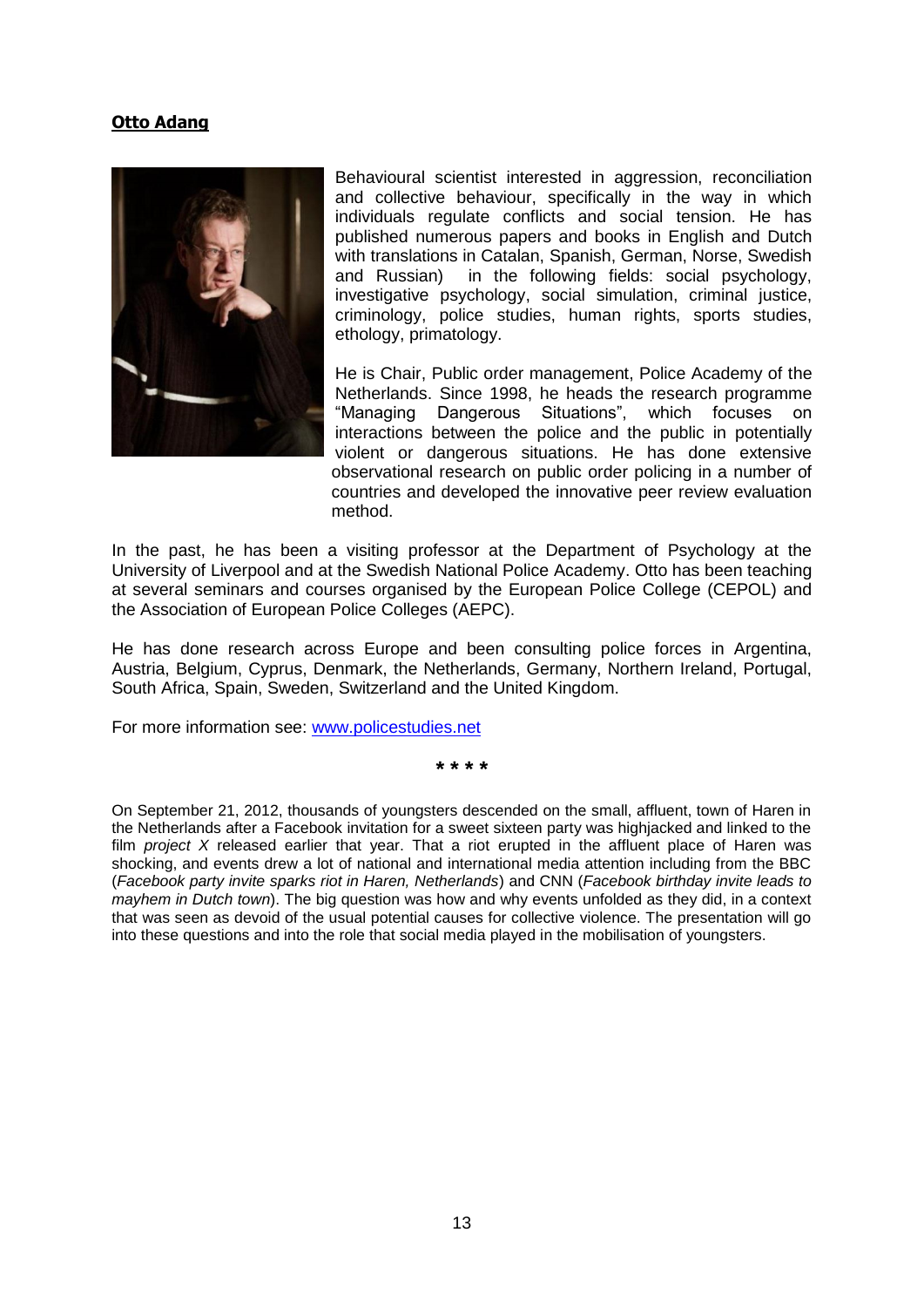## **Anastasios Dellis**



Born in 1977 and raised in Athens. He joined the Hellenic Police in 1996 and now he is a senior officer and a criminologist, working at his countries' liaison bureau in Europol.

Since 2000 he has worked in various police agencies in Athens, both operational and strategic, gaining valuable experience in different fields of police work.

As a forensic expert on ballistics and vehicle identification, he has served in the central crime laboratories in Athens dealing with evidence related to cases of terrorist acts, serious and organised crime.

As a front line officer, he has served in central police departments in Athens; and has been responsible for the safety of crowded areas with multiethnic features and many crime related and social problems.

Over the last years, he has been serving at the Hellenic Police HQs. Initially at the Public Security Division, with duties related to crime intelligence analysis and anti-crime policy, and now at the International Police Cooperation Division.

Over the last two years he has also worked as an instructor of private security personnel on topics such as the importance of safety and security, legal framework, good practices in security services and crisis management.

He has also studied criminology at the Panteion University of Social and Political Sciences and holds a master degree on criminality related to sexual deviance, modern crime and crime prevention. He is currently a PhD candidate writing his dissertation in criminalistics and the use of firearms for criminal activities.

**\* \* \* \***

### **The Greek Experience**

This presentation is based on open source data and personal experience. With a variety of images we try to give a short overview of Urban Violence in Greece. Some facts about the occasions that may trigger urban violence, the results, the social groups involved, the causes, the weapons used and the internet perceptions of Urban Violence will be discussed. Main points of the presentation are the findings that sometimes tension and/or violence are intentionally provoked, not by anonymous rebellious youth, but also by mature people with intention to gain popularity. The objective of the instigators might not be a reaction to actual oppression, but political gain by giving an impression there is abuse of power by the state, in the form of either arbitrary prohibitions or abusive physical behavior.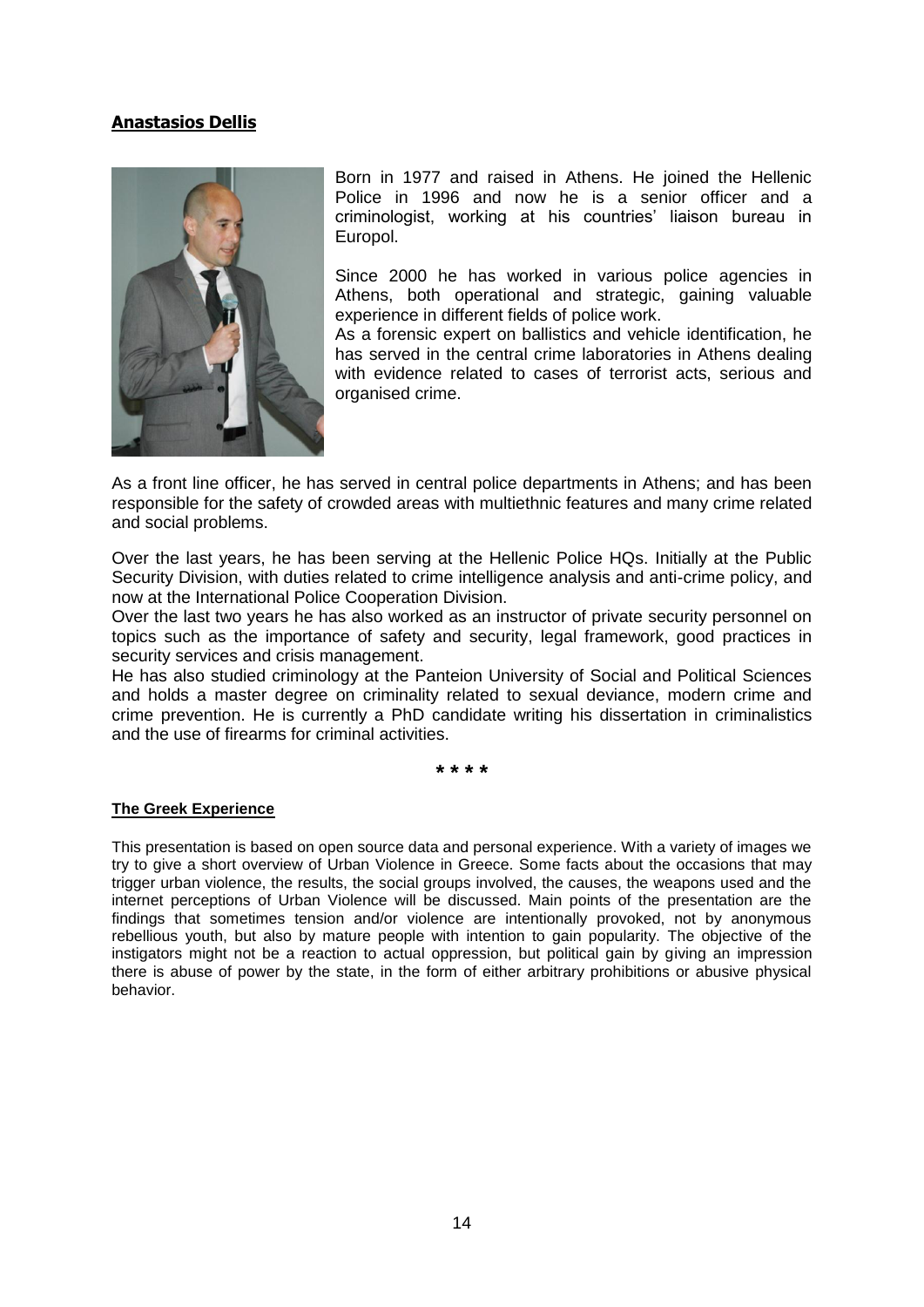### **Sebastian Sperber**



Sebastian Sperber has been Programme Manager at the European Forum for Urban Security (Efus) since 2008. He is in charge of the following themes: methodology and local safety audits, security technologies, radicalisation and the training programme European certificate in urban security. He is also responsible for the development of the network in Austria, Belgium, Bulgaria, Germany, Hungary, The Netherlands, Poland, and the Czech Republic. Sebastian holds Master's degrees in political sciences and in economics from the Paris Institute of Political Science (Sciences Po) and the University of Mannheim (Germany). Prior to joining Efus, he worked for five years as Project Manager for the Council of Europe in the fields of social cohesion and local democracy.

Sebastian Sperber est Chargé de mission au Forum Européen pour la sécurité urbaine (Efus) depuis 2008. Il est notamment en charge des thèmes suivants : méthodologies et audits de sécurité, technologies de sécurité, radicalisation et le programme de formation « Certificat européen en sécurité urbaine ». Il est également responsable du développement du réseau en Allemagne, Autriche, Belgique, Bulgarie, Hongrie, Pays-Bas, Pologne et République tchèque. Diplômé de l'Institut d'études politiques de Paris (Sciences Po) et de l'Université de Mannheim (Allemagne) en sciences politiques et en économie, Sebastian a été pendant cinq ans chargé de projets au Conseil de l'Europe dans les domaines de la cohésion sociale et de la démocratie locale.

#### **\* \* \* \***

#### **Local authorities' perspective when dealing with Urban Violence**

Efus is a network of 250 European local and regional authorities, which have been working for 26years on many issues of urban security. Urban violence is a key problem discussed at the European Forum. Its work on different issues related to urban violence shows that the underlying causes and therefore also cures are divers. Looking at the instigators of urban violence suggests that the problem cannot be tackled only by police and justice, and that preventive measures coordinated by the local authority are indispensable.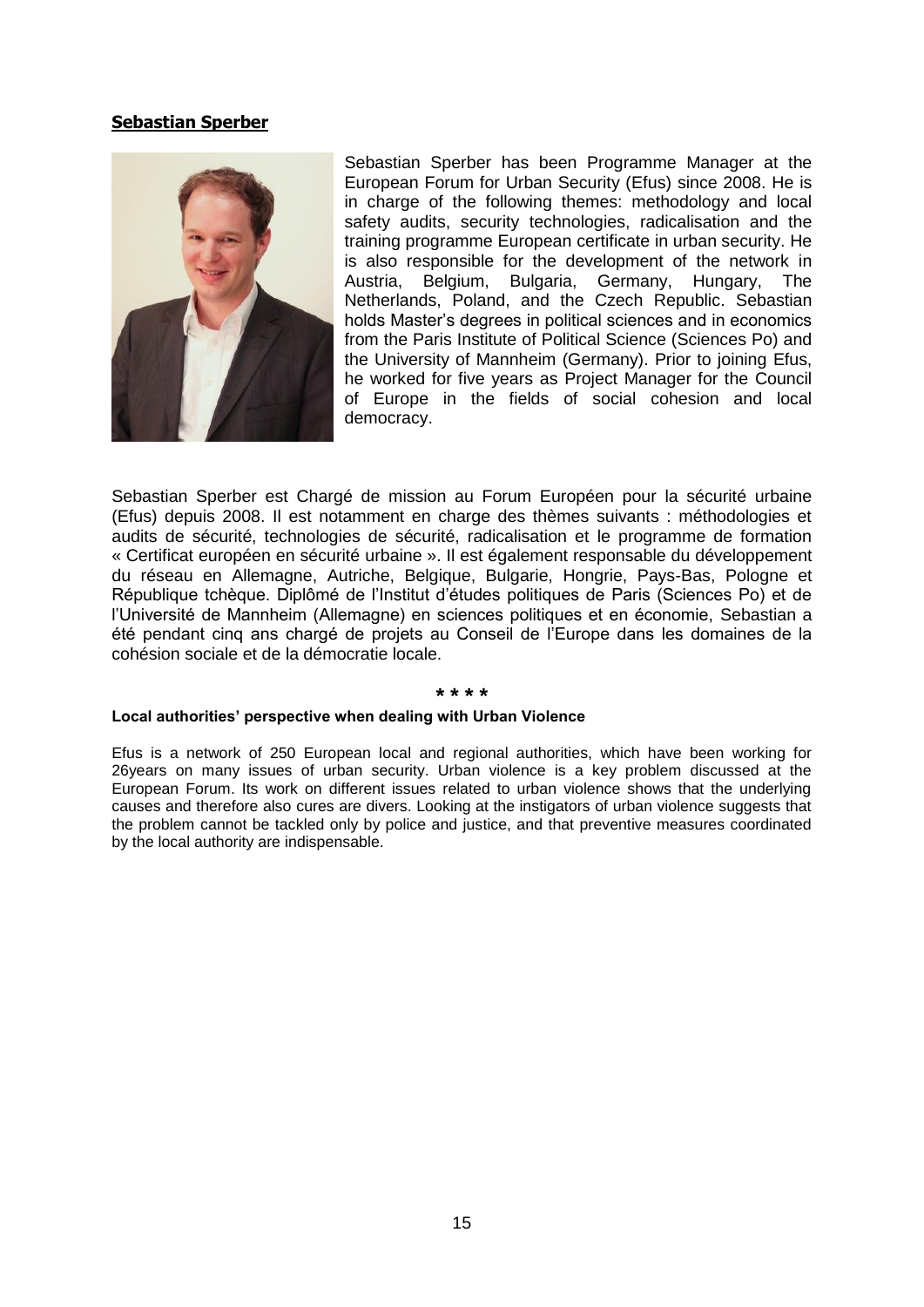### **Session III Gathering evidence for the accountability of instigators of violence / leaders**

### **Yves Charpenel**



Magistrat du siège puis du parquet depuis 1978 Conseiller technique pénal du ministre de la justice 1991-1993 Procureur général depuis 1993 (Fort-de-France, Reims) Directeur des affaires criminelles et des grâces au ministère de la justice 1998-2001

Avocat général à la Cour de cassation depuis 2005 (chambre criminelle, commission nationale de réparation des détentions)

Avocat général à la Cour de justice de la République 2009- 2012

Premier avocat général depuis 2012 troisième chambre civile

Expert auprès de l'ONU et des institutions européennes (procédure pénale, corruption, blanchiment, crime organisé, traite des êtres humains cybercriminalité)

Membre depuis 2012 du comité exécutif de l'International Association Anti Corruption **Authorities** 

Président de la Fondation Scelles, d'utilité publique contre la traite des êtres humains Auteur d'ouvrages sur le droit pénal : politique pénale 2006, justice pénale 2008, cybercriminalité 2010, justice réparatrice 2012, le glaive et la rustine (ebook) 2012, ordre public judiciaire (2014)

Directeur de session de formation continue des magistrats (ENM) Cybercriminalité, traite des êtres humains, crimes de sang et crimes des sexes.

**\* \* \* \***

Les violences urbaines sont toujours l'occasion de veiller particulièrement, sous l'autorité du procureur de la République , au bon usage des nouvelles technologies qui peuvent être utiles à l'établissement des preuves, que ce soit en exploitant les dispositifs numériques préexistants , ou en mobilisant d'initiative des techniques d'investigation numériques , et en s'assurant de leur recevabilité au regard des principes de la procédure pénale.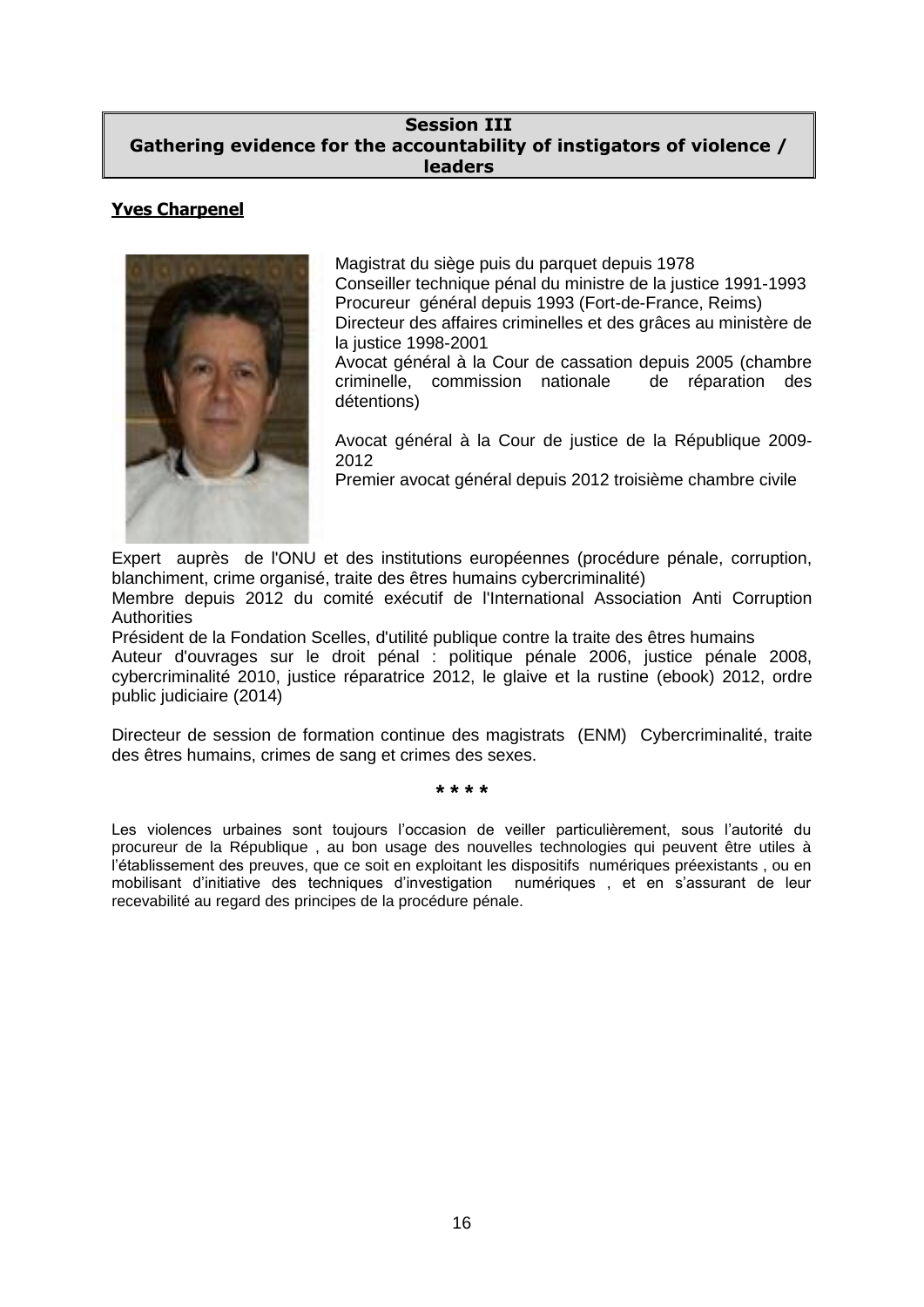### **Solange Ghernaouti**

Titulaire d'un doctorat en informatique de l'Université Paris VI, Solange Ghernaouti est professeure de l'Université de Lausanne où elle dirige le *Swiss Cybersecurity Advisory & Research Group.* Experte internationale en cybersécurité, cyberdéfense et gestion des risques auprès d'instances onusiennes, gouvernementales et d'institutions privées, elle est l'auteure de nombreuses publications scientifiques et de vulgarisation et d'une trentaine de livres. Le magazine économique suisse Bilan l'a reconnue en 2012, comme faisant partie des 20 femmes qui font la Suisse. Elle est membre de l'Académie suisse des sciences, Lt-Colonelle de la réserve citoyenne de la Gendarmerie française, ancienne auditrice de L'Institut des Hautes Etudes de Défense Nationale (F), Chevalier de la Légion d'honneur.

Son dernier livre est « Cyberpower : Crime, Conflict and Security in Cyberspace », EPFL press 2013.

**\* \* \* \***

#### **« Enjeux et défis de la récolte de traces numériques à des fins d'identification et de localisation des personnes. »**

L'objet de cette intervention est :

- D'exposer la problématique, dans le cadre d'une investigation numérique, de la récolte des traces laissées par l'usage des technologies de l'Internet ;
- De montrer de quelles manières les traces numériques peuvent contribuer à l'identification et à la localisation des personnes en spécifiant les contraintes et limites de la démarche ainsi que les défis d'ordre technologique auxquels doivent faire face les enquêteurs.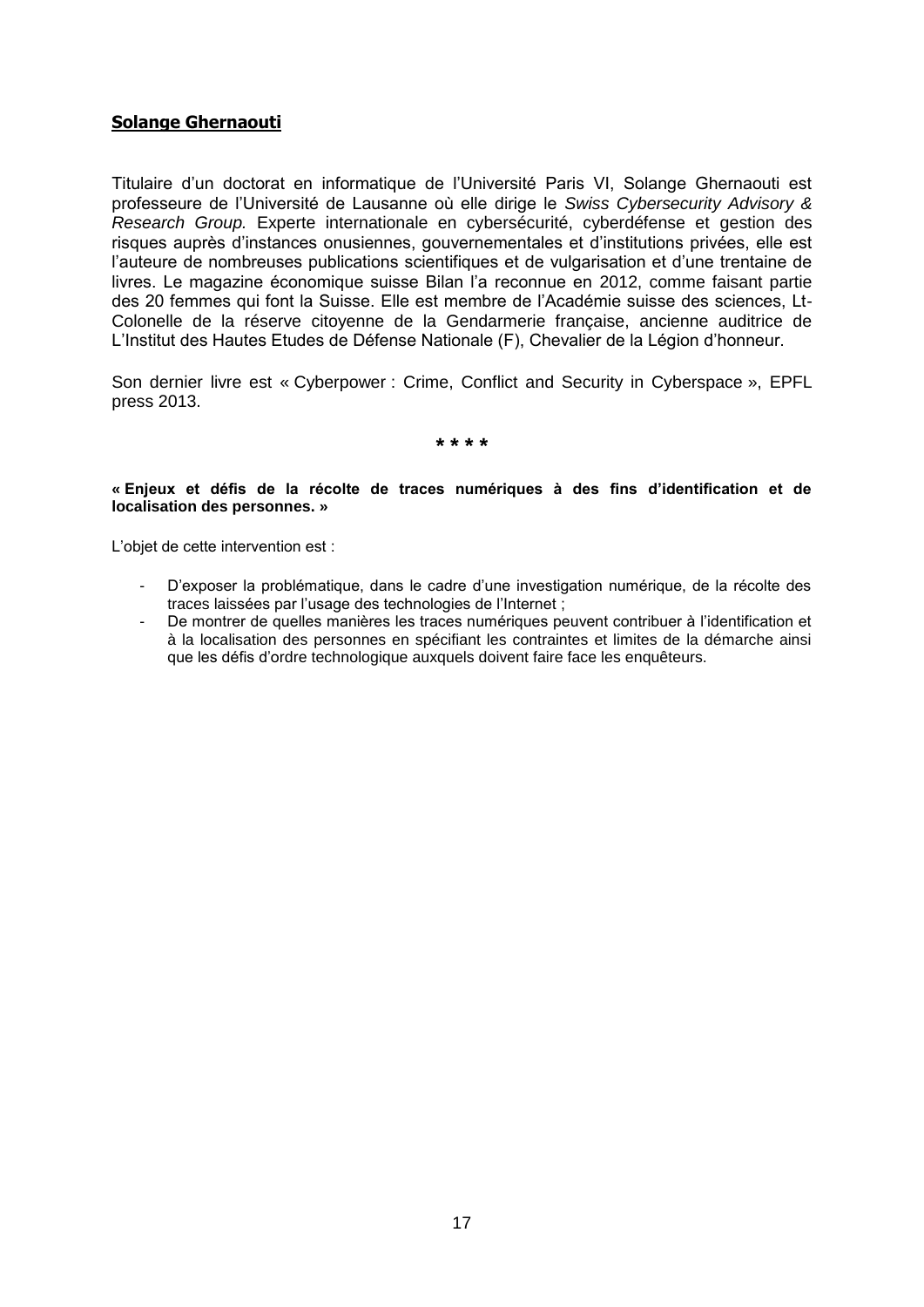### **Pedro Verdelho**

Pedro Verdelho, Public Prosecutor, in Portugal, since 1990.

Served in the Department of Investigation and Penal Action, in Lisbon, in the specialised section on computer crime (1994-2005). Was lecturer at the Centre for Judicial Studies, the Portuguese judicial school, in the criminal law and criminal proceedings law department (2005-2011). Since September 2011 coordinator of the Cybercrime Office within the Prosecution General's Office.

Participated in the drafting committee of the Budapest Convention and in the process of ratification and legal implementation of the Convention by Portugal. Representative from Portugal to T-CY, the Committee of Budapest Convention (since 2006), and member of its permanent Bureau (since 2010). Representative from Portugal at the Permanent Open Ended Working Party on Cybercrime, from the United Nations (UNODC).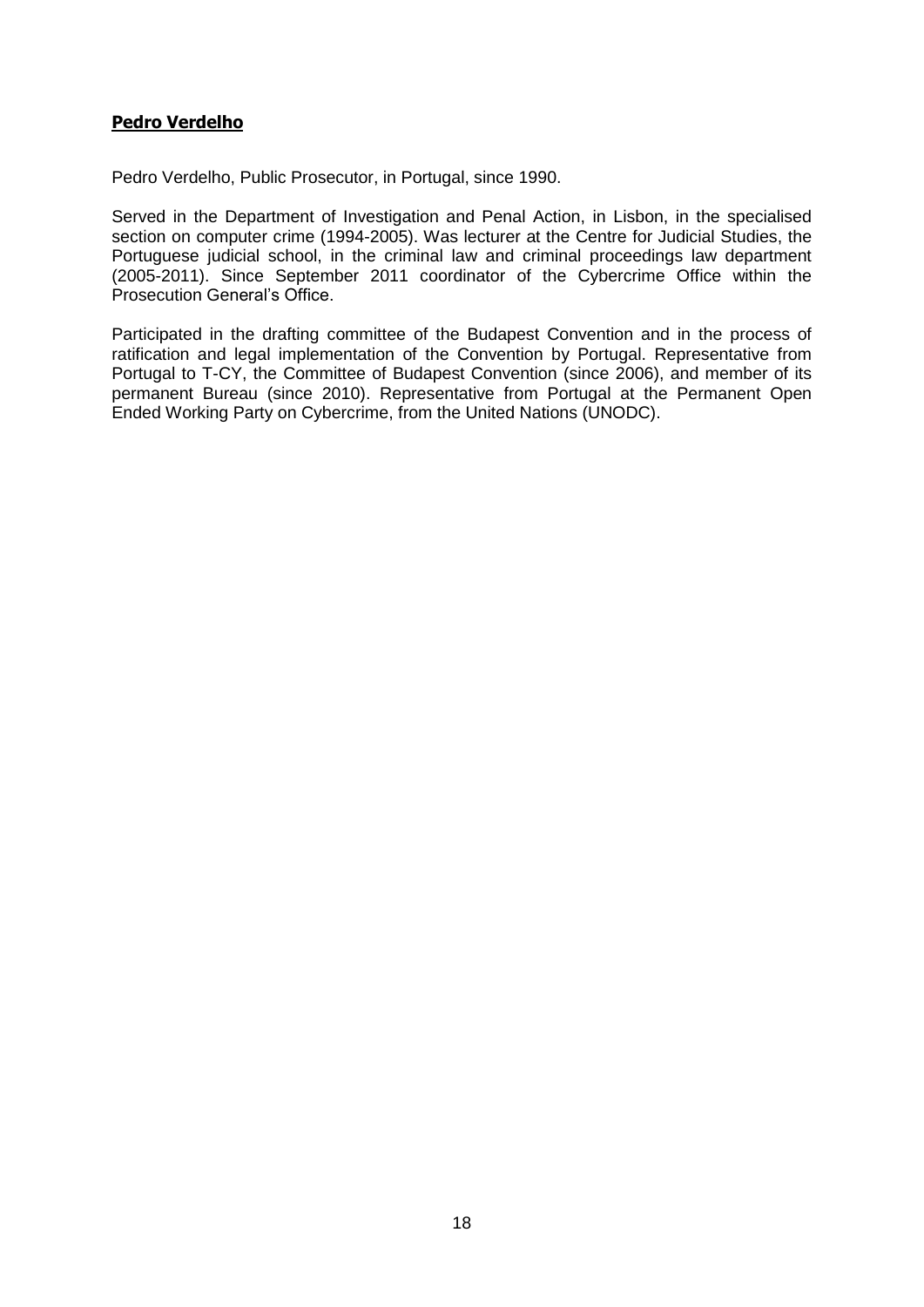### **Session IV Imposition of restrictions while preserving citizen's rights**

# **Antonio Folgado**



Head of Division for Criminal Justice in the Bureau for International Affairs – Directorate General for Justice Policy of the Ministry of Justice of Portugal.

With a Degree in Law and a Degree in History, works since 1993 in the area of international relations in the Ministry of Justice. Expert in criminal law and economic and financial crime, particularly in the prevention and fight against money laundering and terrorism financing (AML/CFT) and in international judicial cooperation in criminal matters.

Member of several working groups representing the Ministry of Justice, as the working group Ministry of Justice – Ministry of Finance for the transposition of EU Directive 2005/60/CE and EU Directive 2006/70/CE on the prevention of money

laundering and terrorism financing (2006/2007) and the inter ministerial group for the transposition to internal law of the provisions of Regulation (CE) 1889/2005 about the control of movements of money when they enter or leave the community territory (2007) (FATF SR  $IX$ ).

Participated in international working meetings in the United Nations, OECD, Council of Europe, European Union, FATF, Conference of Ministers of Justice of Iberoamerican States and Conference of Ministers of Justice of the Portuguese Speaking Countries, particularly in the field of corruption and foreign bribery, money laundering, organized crime.

Negotiator, on behalf of the Ministry of Justice of several bilateral agreements in the field of prevention and repression of crime, including money laundering, extradition, mutual legal assistance and transfer of prisoners', joint investigation teams or cybercrime with European and others States.

Evaluator in several mutual evaluation exercises, namely of Iceland in the framework of the OECD Convention on foreign bribery, Bosnia-Herzegovina in the framework of UN Convention against Corruption, Lithuania and Slovenia in the framework of European Union legislation against organized crime and financial crime, Guinea-Bissau in the framework AML/CFT of GIABA and member of the European Union team for the evaluation of Serbia within the visa waiver programme.

Collaboration with the IMF, World Bank and United Nations in the area of AML/CFT, in Angola, Cape Verde, Guinea-Bissau, São Tomé e Principe and Timor-Lest, in training activities and in the revision and preparation of legislation.

Speaker in several workshops and seminars as the «Fight economic crime, especially money laundering» for the North of Africa and Middle East States – European Academy of Police, MEDA Programme, Lisbon 2004; Workshop for Portuguese speaking countries on «Dissemination and implementation of international standards in anti-money laundering and terrorism financing prevention», Ministry of Justice and World Bank, Lisbon, 2005; «The international dimension of financial procedures: the economic and financial crime, especially money laundering» with the presentation «New trends for anti-money laundering controls – the EU 3rd Directive for the fight against money laundering», EUROMED Justice Programme, Ankara, Turkey, 2006.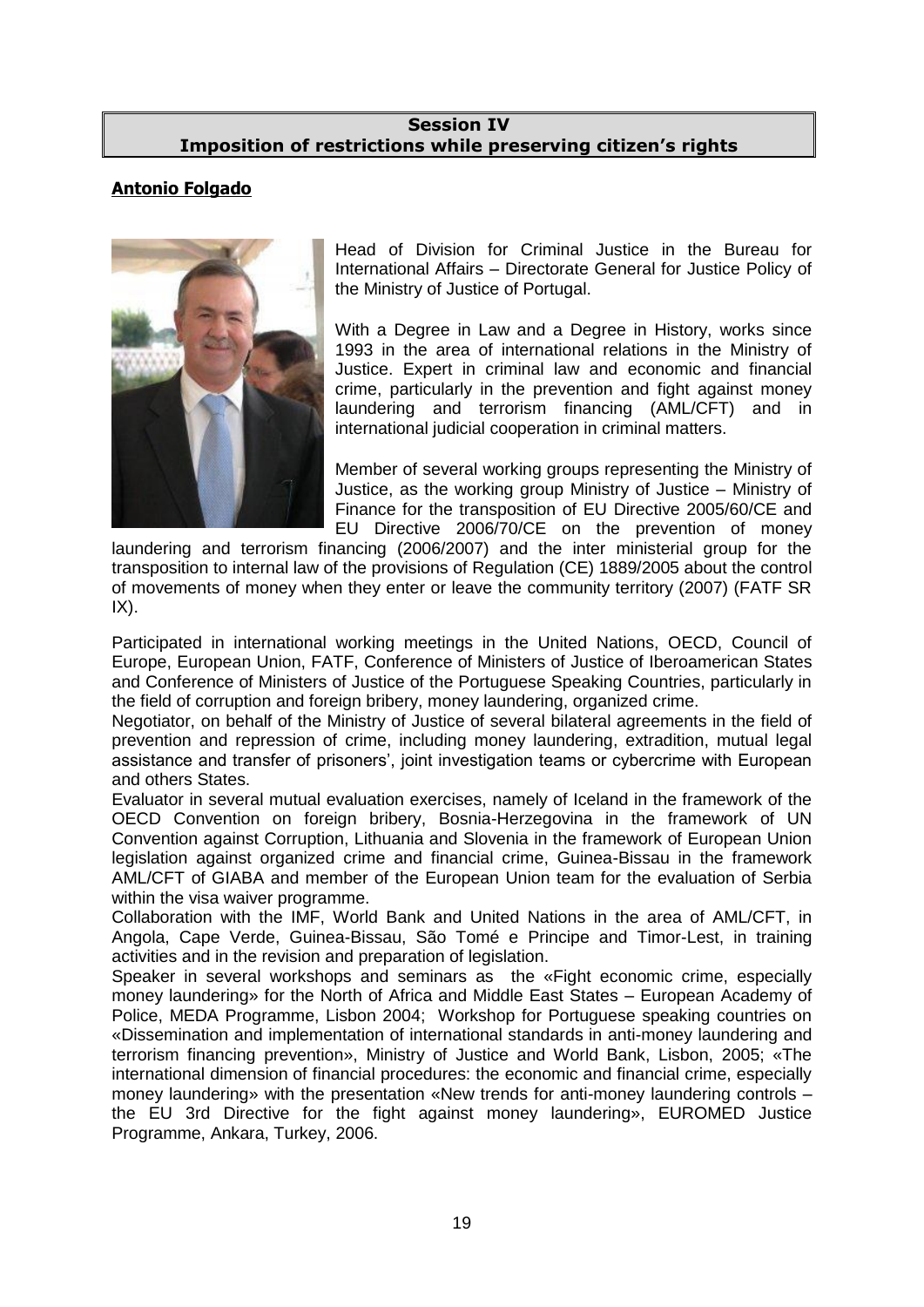## **Nils Muiznieks**



Nils Muižnieks was elected Commissioner for Human Rights on 24 January 2012 by the Parliamentary Assembly and took up his position on 1 April 2012. He is the third Commissioner, succeeding Thomas Hammarberg (2006-2012) and Alvaro Gil-Robles (1999-2006).

Born in 1964, Mr Muižnieks is a Latvian national educated in the United States of America, where he obtained a Ph.D. in political science at the University of California at Berkeley.

He has been working in the field of human rights for the past two decades and has acquired extensive knowledge in the field of international human rights monitoring, training and education.

Prior to his appointment as Commissioner for Human Rights, he held prominent posts such as Director of the Advanced Social and Political Research Institute at the Faculty of Social Sciences of the University of Latvia in Riga (2005-2012); Chairman of the European Commission against Racism and Intolerance (2010-2012); Latvian minister responsible for social integration, anti-discrimination, minority rights, and civil society development (2002- 2004); and Director of the Latvian Centre for Human Rights and Ethnic Studies - now Latvian Human Rights Centre (1994-2002).

He has also published extensively on human rights issues, in particular on racism, discrimination and minority rights. Latvian and English are his mother tongues, and he is also fluent in French and Russian.

**\* \* \* \***

Nils Muižnieks a été élu Commissaire aux droits de l'homme par l'Assemblée parlementaire le 24 janvier 2012 et a pris ses fonctions le 1er avril 2012. Troisième Commissaire, il succède à ce poste à Thomas Hammarberg (2006-2012) et Alvaro Gil-Robles (1999-2006).

Né en 1964, M. Muižnieks est de nationalité lettone. Il a fait ses études aux Etats-Unis, où il a obtenu un doctorat en sciences politiques, décerné par l'université de Californie (Berkeley).

Il travaille depuis une vingtaine d'années dans le domaine des droits de l'homme. Il a ainsi acquis une vaste expérience en matière de suivi international des droits de l'homme, de formation et d'éducation aux droits de l'homme.

Avant d'accéder au poste de Commissaire aux droits de l'homme, M. Muižnieks a occupé plusieurs hautes fonctions : directeur de l'Institut de recherches sociales et politiques à la faculté des sciences sociales de l'université de Lettonie à Riga (2005-2012) ; président de la Commission européenne contre le racisme et l'intolérance (2010-2012) ; ministre du Gouvernement letton chargé de l'intégration sociale, de la lutte contre la discrimination, des droits des minorités et du développement de la société civile (2002-2004) ; et directeur du Centre letton des droits de l'homme et des études ethniques, devenu le Centre letton des droits de l'homme (1994-2002).

En outre, M. Muižnieks est l'auteur de nombreuses publications consacrées aux questions de droits de l'homme, notamment au racisme, à la discrimination et aux droits des minorités. Le letton et l'anglais sont ses langues maternelles et il parle couramment français et russe.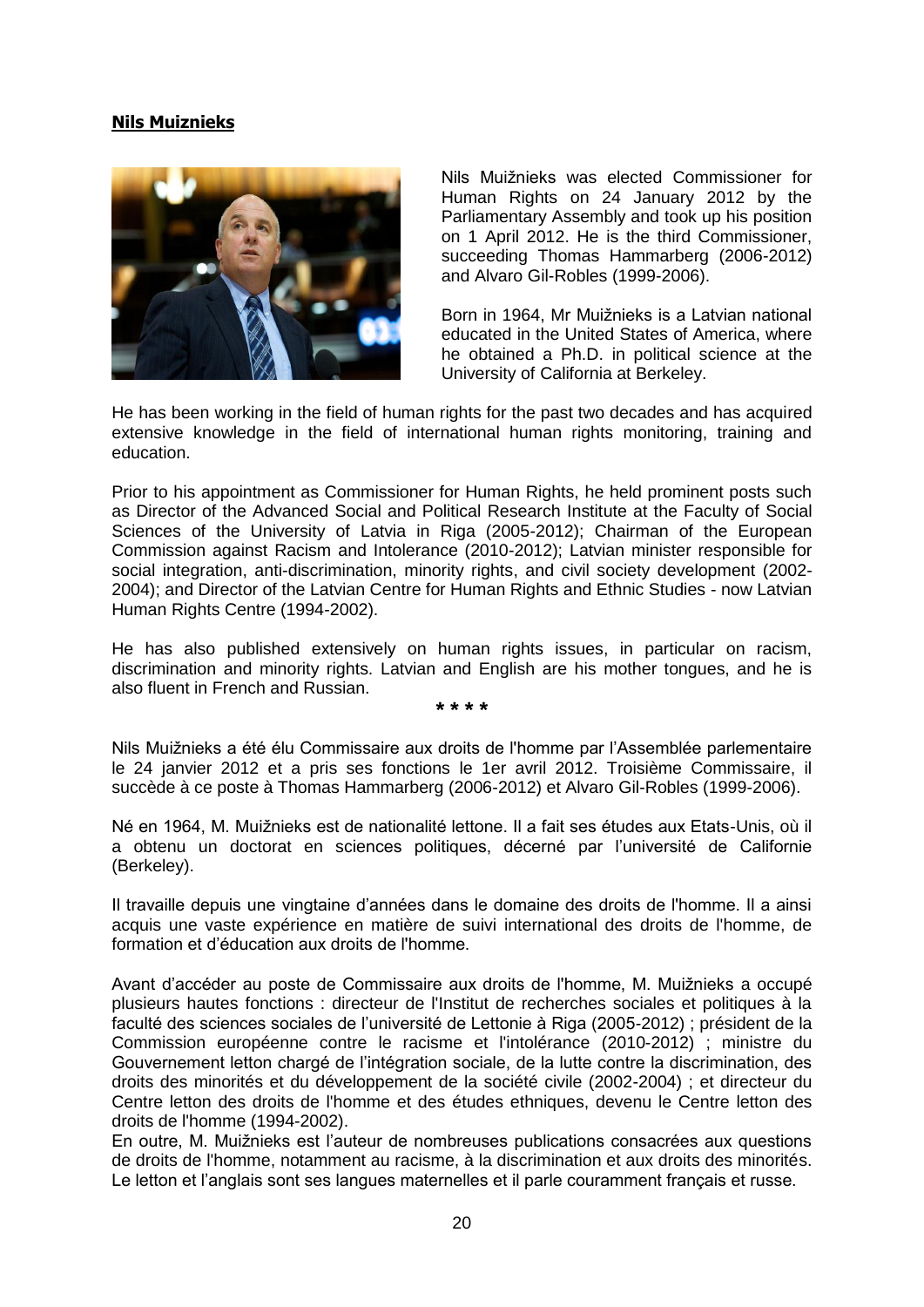### **Mario Belo Morgado**

### PERSONAL INFORMATION:

SURNAME: Belo Morgado FIRST NAME: Mário DATE OF BIRTH: 12.10.1956 NATIONALITY: Portuguese

### ACADEMIC QUALIFICATIONS: Degree in Law - University of Lisbon.

### PROFESSIONAL EXPERIENCE:

Over 30 years as a judge of first/second instance and ultimately at the Supreme Court of Justice (in criminal, civil and labour matters). Through that time, top administrative functions were exercised. During four years, directing the approximately 8,000 public employees working in the courts. For two years, directing about 20,000 police officers. For nearly seven years, acting as judicial inspector, evaluating judges and directing disciplinary proceedings. Participation in several conferences and seminars in Portugal and foreign countries.

### ON THE JUDICIARY:

- 01/10/1982: appointment as a Judge
- 09/07/2001: promoted to the second instance Court of Appeal of Lisbon
- 26/06/2013: appointment as Judge of the Supreme Court of Justice

### POSITIONS HELD IN PUBLIC AND JUDICIAL ADMINISTRATION:

- 21/11/1991 31/10/1995: General Director of Judicial Service (ministry of justice)
- 05/08/2002 29/07/2004: National Director of the Public Security Police
- 18/07/06: appointed as judicial inspector (under the High Council for the Judiciary)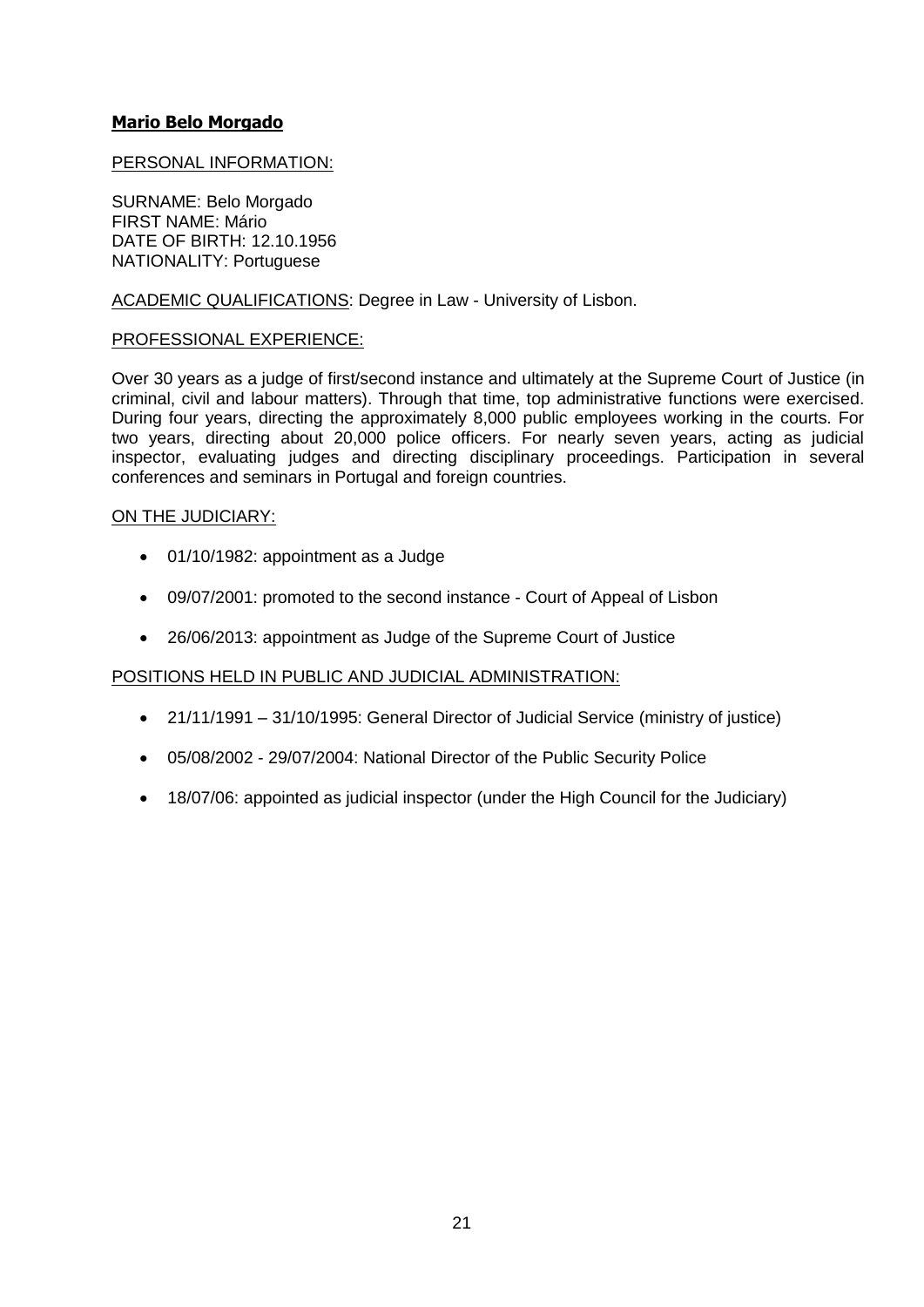### **Joao Manuel Miguel**

### **João Manuel Da Silva Miguel is deputy prosecutor general at the Supreme Court of Portugal since January this year.**

He started in 1979 as Deputy District Prosecutor at first instance tribunals. From 1989 to 2000, he served as Deputy District Prosecutor and District Prosecutor in the Office of the Prosecutor General of Portugal. After that, already as deputy prosecutor general, he served as member of the Consultative Council of the Prosecution General's Service, and as Agent of the Government for Portugal to the European Court of Human Rights and to the Committee of Human Rights of the United Nations.

From 2010 to 2013 he was the National Member for *Portugal* at Eurojust in The Hague (The Netherlands).

He is the representative of the Prosecution Service at the Consultative Council of European Prosecutors (CCPE) having been its vice-president (2008-2010) and president (2010-2012).

In the Council of Europe, he was also the representative of Portugal for (and the president of) the Committee of Experts on the Role of the Prosecution Service in the Criminal Justice System (1996-2000), the Steering Committee for Human Rights, having been member of the Bureau (2009-2010), and the committee of experts on Effective Remedies for Excessive Length of Proceedings (DH-RE), having been its vice-president (2009). He also assisted as Expert Consultant to the Committee on the Role of prosecutors outside the criminal law field (CJ-S-PR).

From 1996 to 2000, he also served as member of the Portuguese delegation to the preparatory committee, to the United Nations Diplomatic Conference of Plenipotentiaries on the Establishment of an International Criminal Court, and to Preparatory Commission for the International Criminal Court.

Silva Miguel has given many invited and keynote lectures at universities and other fora in Portugal and worldwide and is the author of various publications in the field of international criminal justice, human rights and about the organisation and missions of the public prosecution service.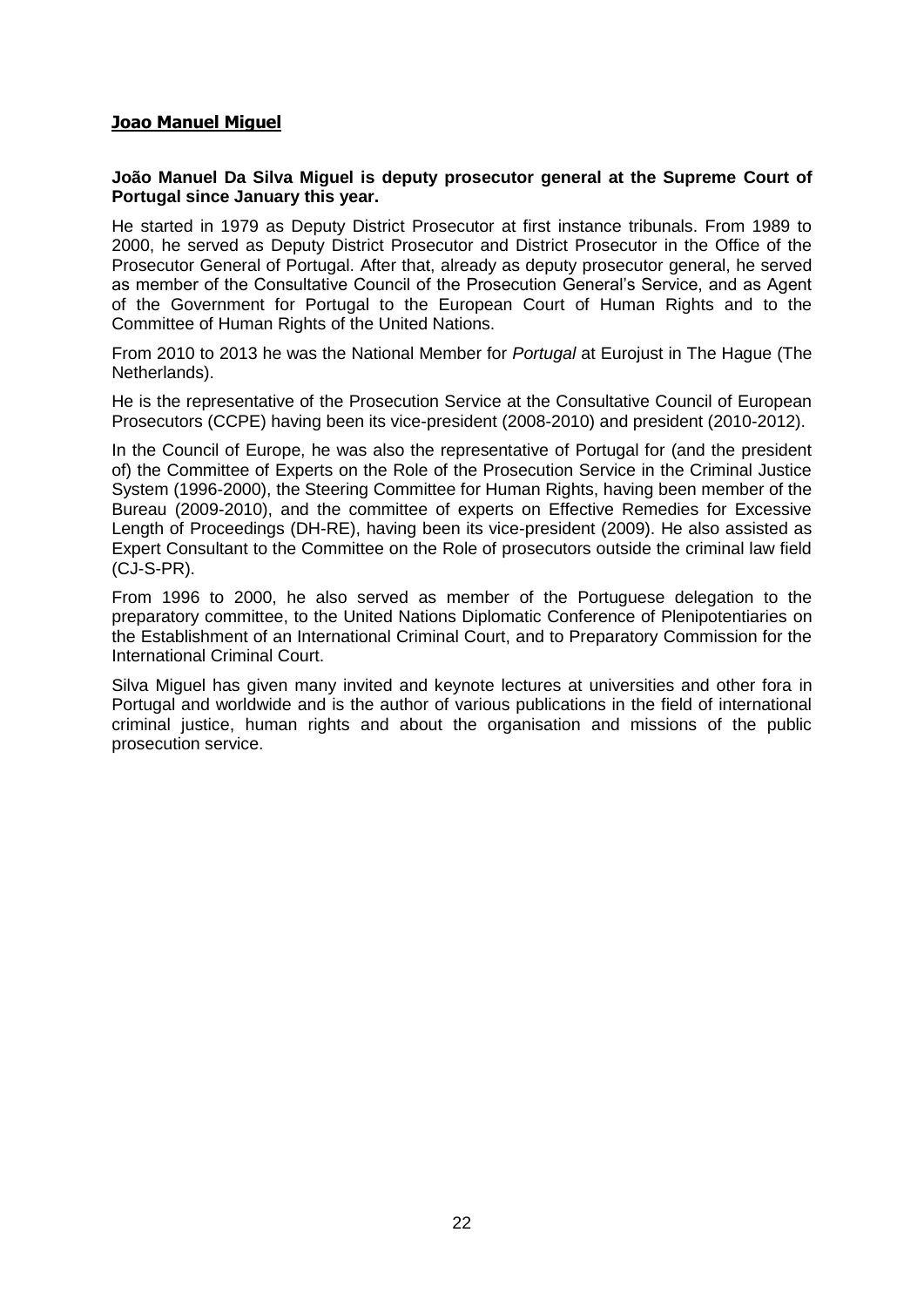## **Jerzy Sarnecki**

#### **Possibilities and limitations of police work in the urban areas of concern**

Riots in socially deprived neighborhoods in European cities are not a new phenomenon. One can for example recall the riots in the district of Brixton in London 1981. As a result of these riots the British Government appointed a commission headed by Lord Scarman. Conclusions from this investigation are still valid for the understanding of the problems that exist in many European cities. Problems with policing in these areas are related to the prevailing poverty and alienation. Police involvement can increase or decrease the tensions in these areas. The police, however, can hardly solve the problems causing the widespread crime problems and recurring riots in these areas.